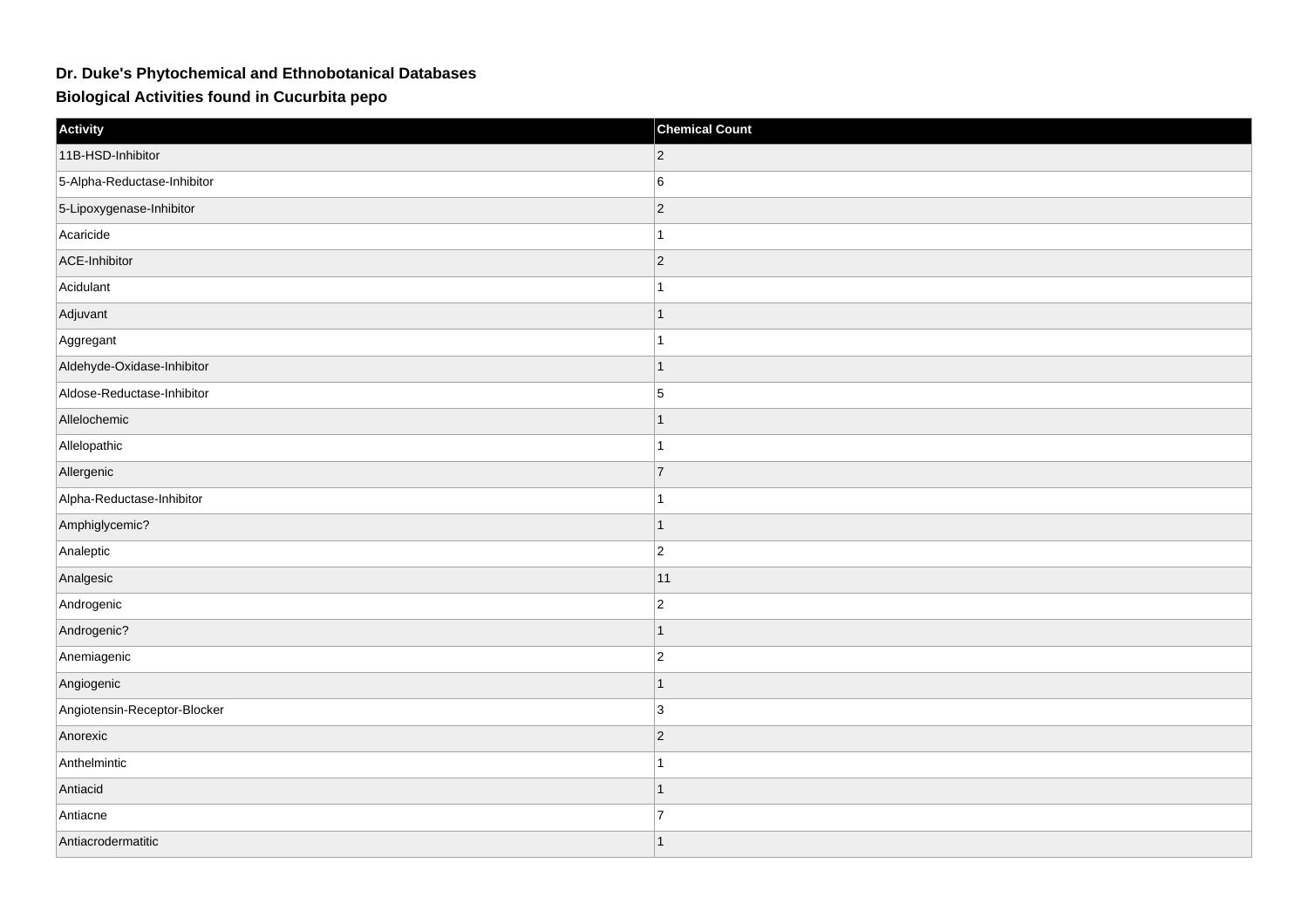| Activity            | <b>Chemical Count</b>    |
|---------------------|--------------------------|
| Antiacrodynic       | 1.                       |
| AntiADD             | 1                        |
| Antiadenomic        |                          |
| Antiadenoviral      | $\vert$ 1                |
| Antiaflatoxin       | $\overline{2}$           |
| AntiAGE             | 2                        |
| Antiaggregant       | 11                       |
| Antiaging           | $\overline{5}$           |
| Antiakathisic       |                          |
| Antialcoholic       | $\overline{4}$           |
| Antialdosteronic    | 1                        |
| Antialkali?         | -1                       |
| Antialkalotic       |                          |
| Antiallergic        | 6                        |
| Antialopecic        | $\overline{4}$           |
| Antialzheimeran     | 7                        |
| Antiamblyopic       | 1                        |
| Antianaphylactic    | $\vert$ 2                |
| Antiandrogenic      | $\overline{4}$           |
| Antianemic          | $\vert$ 4                |
| Antianginal         | 3                        |
| Antiangiogenic      | $\vert 4 \vert$          |
| Antianorectic       | $\overline{2}$           |
| Antianorexic        | $\overline{\phantom{a}}$ |
| Antianxiety         | $\overline{3}$           |
| Antiarabiflavinotic | -1                       |
| Antiarrhythmic      | $\overline{5}$           |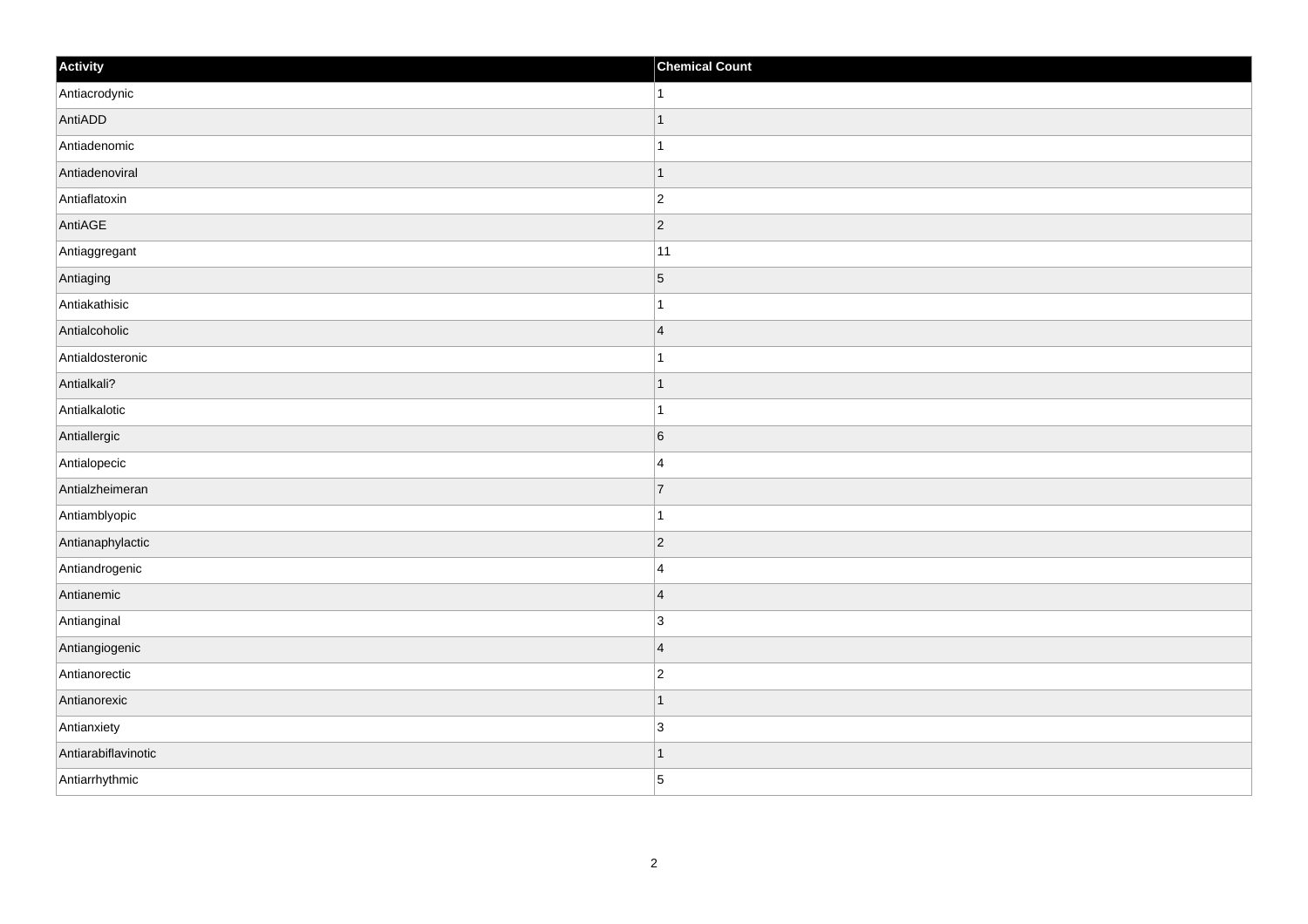| Activity                 | <b>Chemical Count</b> |
|--------------------------|-----------------------|
| Antiarteriosclerotic     | $ 3\rangle$           |
| Antiarthritic            | 12                    |
| Antiasthmatic            | $\sqrt{6}$            |
| Antiataxic               | 1                     |
| Antiatherogenic          | $\mathbf 1$           |
| Antiatheromic            |                       |
| Antiatherosclerotic      | 9                     |
| Antibackache             | $\mathbf{1}$          |
| Antibacterial            | 11                    |
| Antiberiberi             | $\mathbf{1}$          |
| AntiBPH                  | $\overline{1}$        |
| Anticancer               | 6                     |
| Anticancer (Breast)      | 3                     |
| Anticancer (Cervix)      | $\overline{c}$        |
| Anticancer (Colon)       |                       |
| Anticancer (Forestomach) | $\mathbf{1}$          |
| Anticancer (Liver)       | $\overline{2}$        |
| Anticancer (Lung)        |                       |
| Anticancer (Skin)        | $\vert$ 1             |
| Anticanker               | 3                     |
| Anticarcinogenic         | $ 2\rangle$           |
| Anticarcinomic           | $\overline{c}$        |
| Anticarcinomic (Breast)  | 1                     |
| Anticardiospasmic        | $\mathbf{1}$          |
| Anticariogenic           | $\mathbf 1$           |
| Anticarpal-Tunnel        | -1                    |
| Anticataract             | ∣9                    |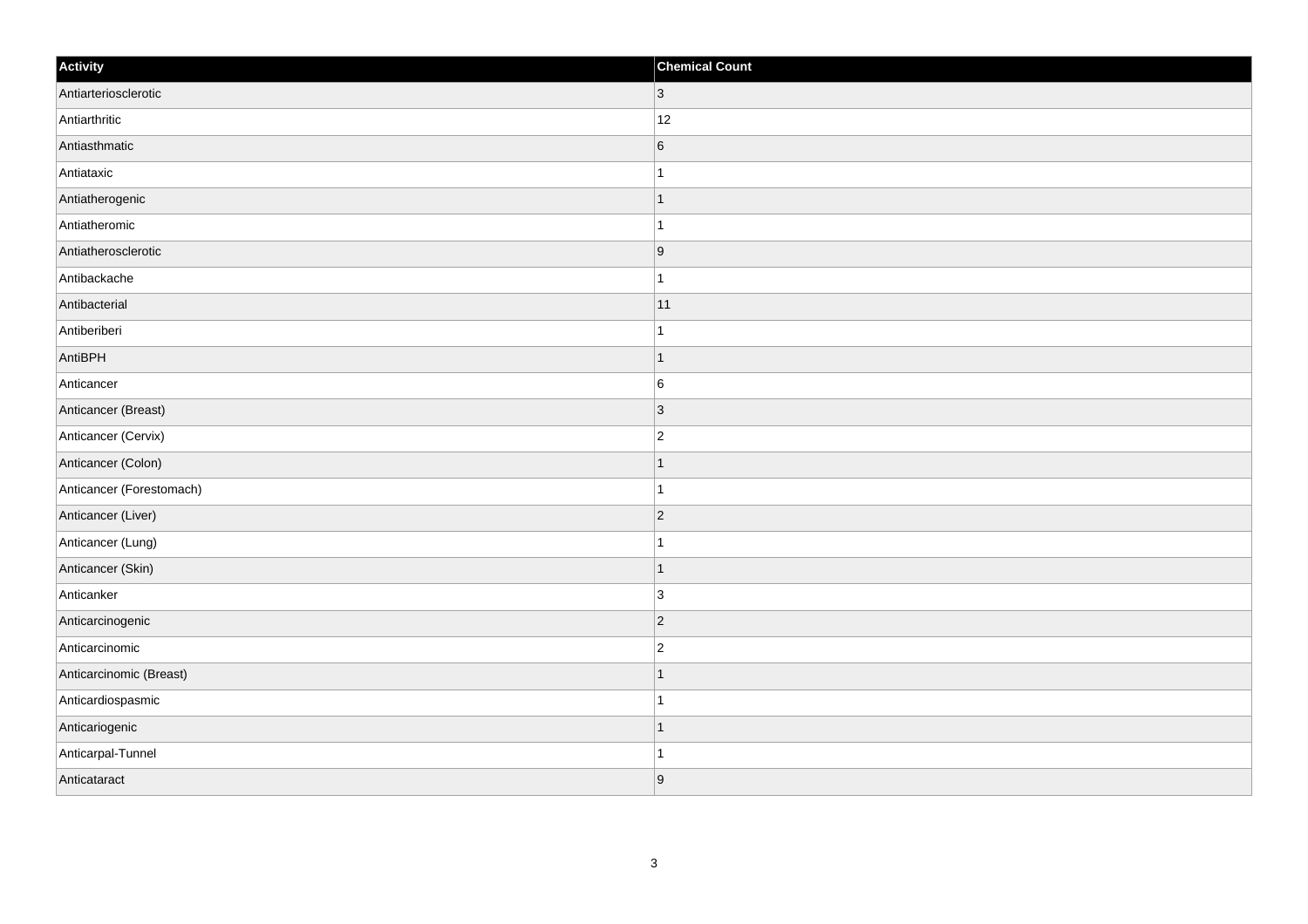| Activity              | <b>Chemical Count</b>   |
|-----------------------|-------------------------|
| Anticephalagic        | $\overline{4}$          |
| Anticerebrotic        | $ 2\rangle$             |
| Anticervicaldysplasic | 3                       |
| AntiCFS               | $ 3\rangle$             |
| Anticheilitic         | $\overline{c}$          |
| Antichilblain         | -1                      |
| Anticholesteremic     | $\mathbf{1}$            |
| Antichoreic           | $ 2\rangle$             |
| Anticirrhotic         | $ 2\rangle$             |
| Anticlimacteric       | $\overline{\mathbf{4}}$ |
| Anticoeliac           | $\mathbf 1$             |
| Anticold              | $ 2\rangle$             |
| Anticolitic           | $\overline{3}$          |
| Anticomplementary     | $\mathbf 1$             |
| Anticonvulsant        | $\vert$ 5               |
| Anticorneotic         | $\vert$ 1               |
| Anticoronary          | $\vert$ 5               |
| AntiCrohn's           | 3                       |
| AntiCRP               | 1                       |
| AntiCTS               | 1                       |
| Anticystitic          | $\mathbf{1}$            |
| Anticytotoxic         | $\vert$ 1               |
| Antidandruff          | 3                       |
| Antidecubitic         | 3                       |
| Antideliriant         | $\mathbf 1$             |
| Antidementia          | $\overline{7}$          |
| Antidepressant        | 9                       |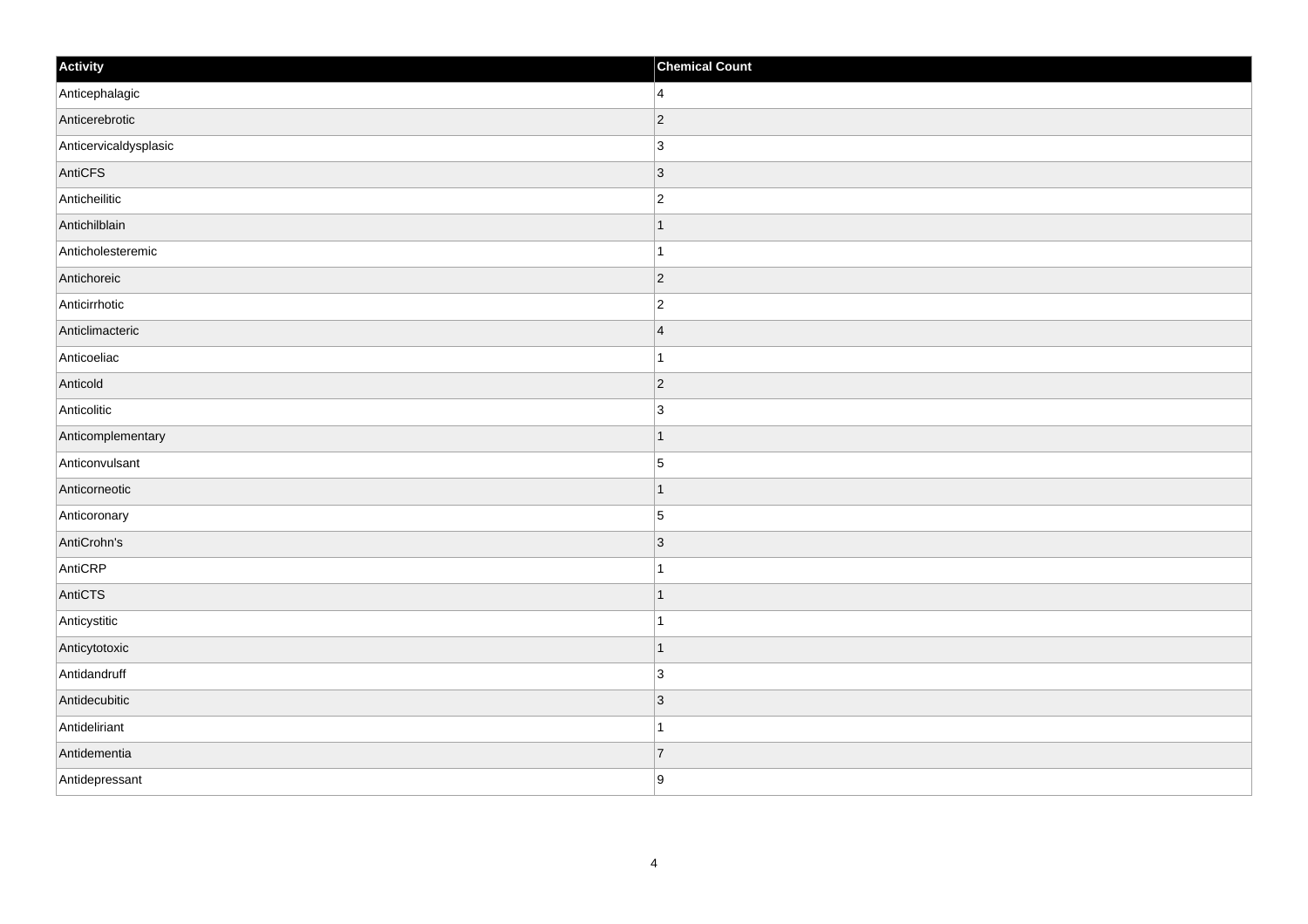| Activity                 | <b>Chemical Count</b> |
|--------------------------|-----------------------|
| Antidepressant?          | $\vert$ 1             |
| Antidermatitic           | $ 2\rangle$           |
| Antidermatotic           | $\mathbf{1}$          |
| Antidiabetic             | 11                    |
| Antidiabetic?            | $\mathbf{1}$          |
| Antidiarrheic            | $\mathbf 1$           |
| Antidiscotic             | $\vert$ 1             |
| Antidiuretic             | $\mathbf{1}$          |
| Antidote (Acetaminophen) | $\mathbf{1}$          |
| Antidote (Aluminum)      | $ 2\rangle$           |
| Antidote (Ammonia)       | $\mathbf{1}$          |
| Antidote (Cadmium)       | $ 2\rangle$           |
| Antidote (Heavy Metals)  | $\vert$ 1             |
| Antidote (Hypoglycin-A)  | $\mathbf{1}$          |
| Antidote (Lead)          | $ 3\rangle$           |
| Antidote (Mercury)       | $\mathbf{1}$          |
| Antidote (Paracetamol)   | $\mathbf{1}$          |
| Antidote (Paraquat)      | $\mathbf{1}$          |
| Antidysgeuzic            | $\vert$ 1             |
| Antidyskinetic           | 3                     |
| Antidysmenorrheic        | $\vert$ 2             |
| Antidyspeptic            | $\mathbf{1}$          |
| Antidysphagic            | $\mathbf{1}$          |
| AntiEBV                  | $\mathbf{1}$          |
| Antieczemic              | 8                     |
| Antiedemic               | 4                     |
| Antielastase             | $ 2\rangle$           |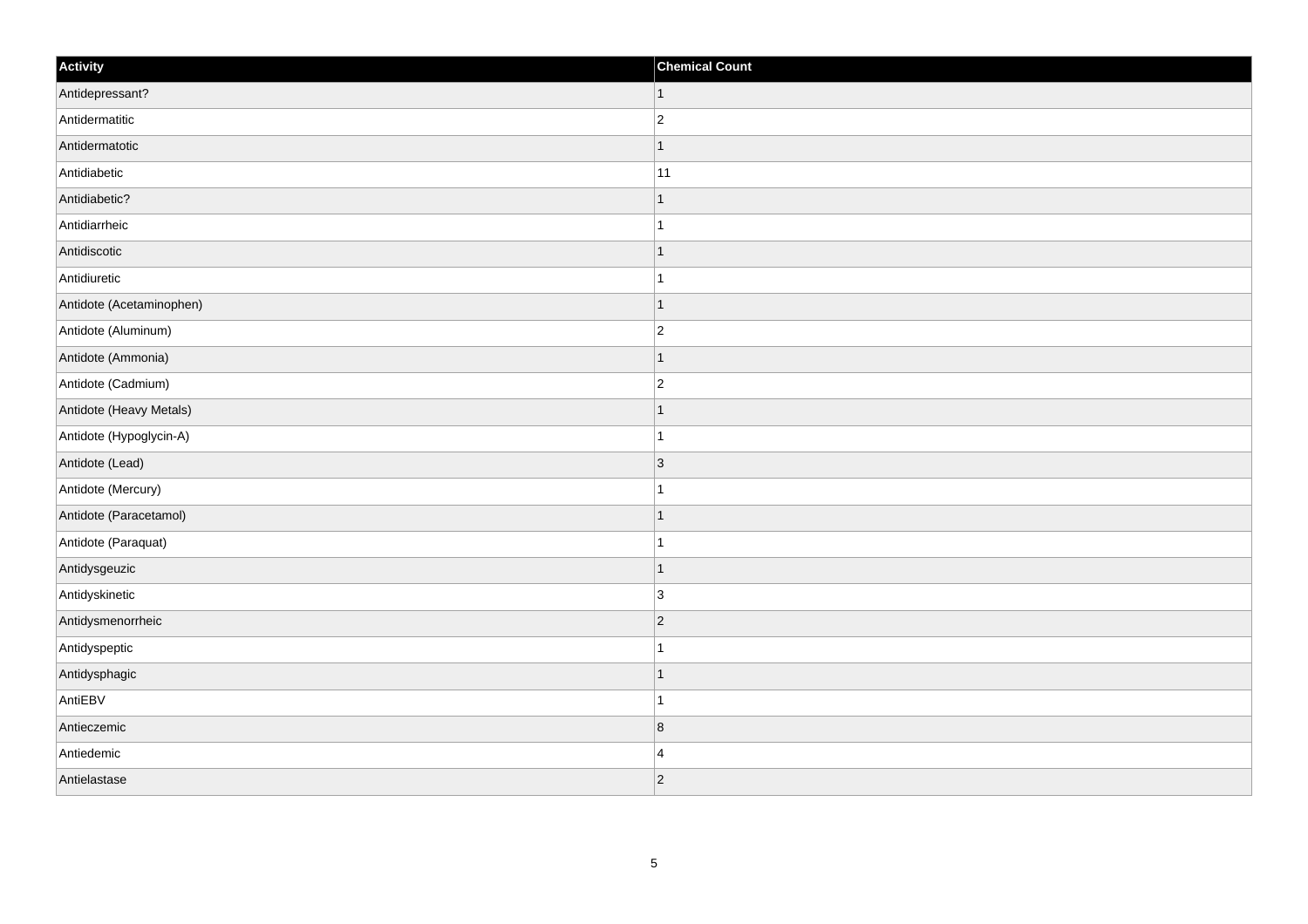| Activity             | <b>Chemical Count</b>   |
|----------------------|-------------------------|
| Antiencephalitic     | $ 2\rangle$             |
| Antiencephalopathic  | $\overline{\mathbf{8}}$ |
| Antiencephalopathic? |                         |
| Antiendometriotic    | $ 2\rangle$             |
| Antiendotoxic        | $\overline{1}$          |
| Antienteritic        | $\mathbf 1$             |
| Antienterotic        | $\overline{\mathbf{A}}$ |
| Antiepileptic        | $\overline{5}$          |
| Antiescherichic      | $\vert$ 2               |
| Antiestrogenic       | $ 3\rangle$             |
| Antifatigue          | 6                       |
| Antifeedant          | $\vert$ 2               |
| Antifertility        | $ 2\rangle$             |
| Antifibrinolytic     | $ 2\rangle$             |
| Antifibromyalgic     | $\overline{\mathbf{A}}$ |
| Antifibrosarcomic    | $\mathbf{1}$            |
| Antifibrotic         | $\vert$ 3               |
| Antiflu              | $\vert$ 3               |
| Antifuruncular       | $\overline{1}$          |
| Antigallstone        | $\overline{2}$          |
| Antigastric          | $\overline{1}$          |
| Antigastritic        | $\overline{4}$          |
| Antigastrotic        | 1                       |
| Antigenotoxic        | $\mathbf{1}$            |
| Antigibberellin      | $\overline{1}$          |
| Antigingivitic       | $\vert$ 2               |
| Antiglaucomic        | 3                       |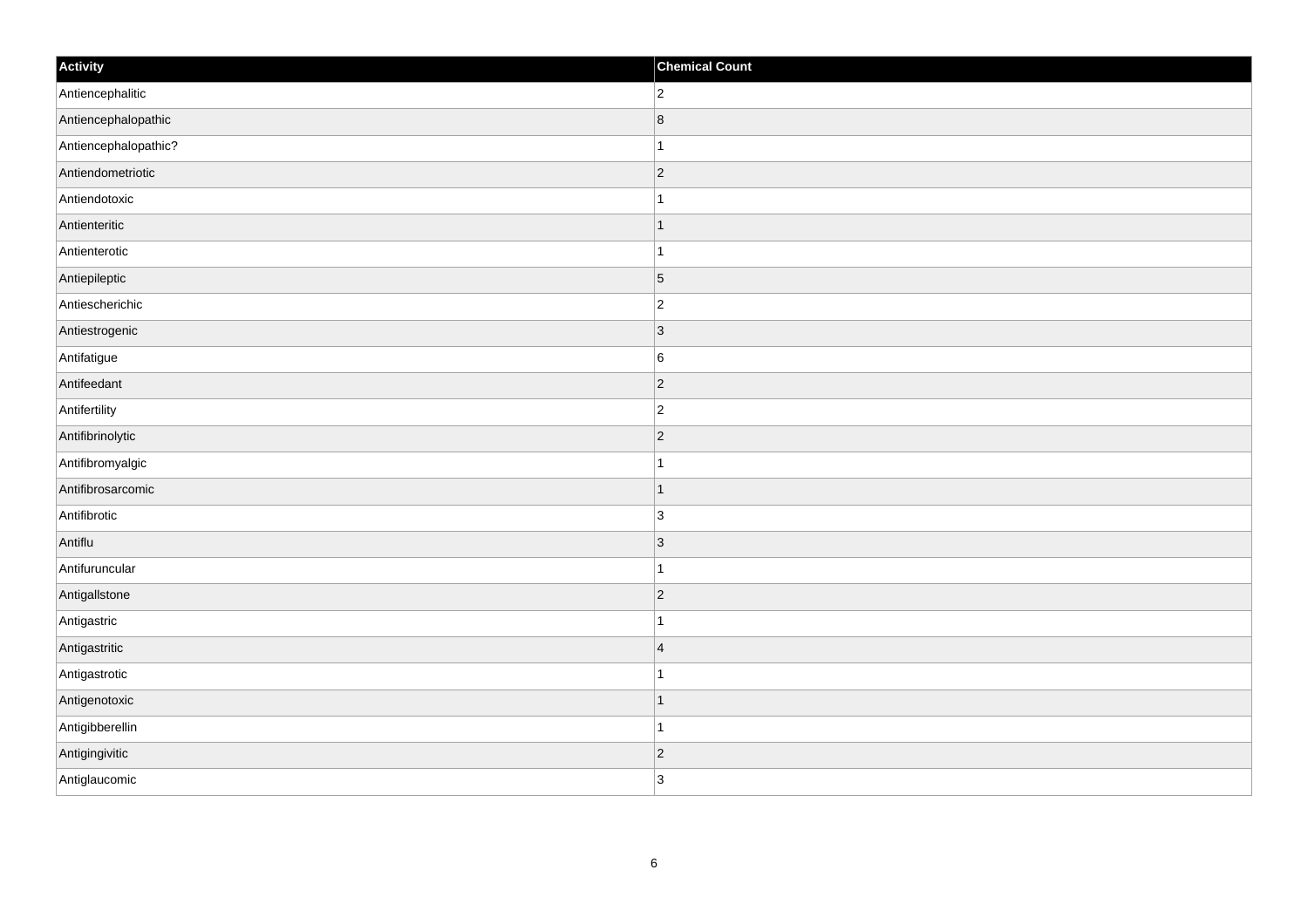| Activity                 | <b>Chemical Count</b> |
|--------------------------|-----------------------|
| Antiglossitic            | $\vert$ 1             |
| Antiglycosuric           |                       |
| Antigonadotrophic        | f.                    |
| Antigonadotropic         | $\overline{c}$        |
| Antigout                 |                       |
| Antigranular             |                       |
| Antigranulocytopenic     | 1                     |
| AntiGTF                  | 1                     |
| Antihangover             | $\overline{4}$        |
| Antiheartburn            |                       |
| Antihelminthic           |                       |
| Antihemolytic            |                       |
| Antihemorrhagic          | 1                     |
| Antihepatitic            | $\overline{3}$        |
| Antihepatoadenomic       |                       |
| Antihepatotic            |                       |
| Antihepatotoxic          | $\overline{5}$        |
| Antiherpetic             | $\overline{7}$        |
| Antiherpetic?            | -1                    |
| Antihiccup               | -1                    |
| Antihistaminic           | $6\overline{6}$       |
| AntiHIV                  | $\overline{4}$        |
| Antihomocystinuric       |                       |
| Antihydrophobic          |                       |
| Antihyperactivity        | -1                    |
| Antihyperammonemic       |                       |
| Antihypercholesterolemic |                       |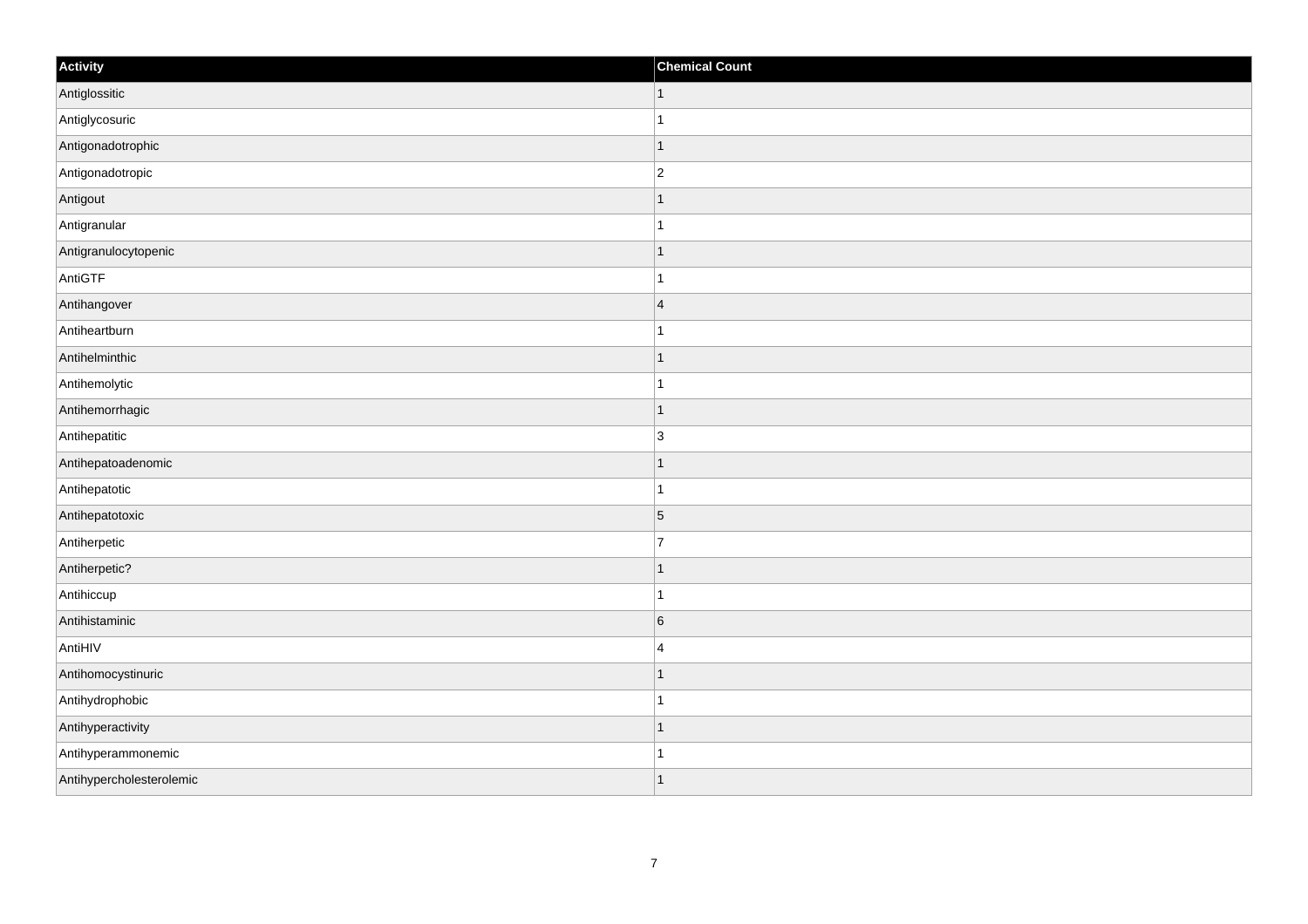| Activity                  | <b>Chemical Count</b> |
|---------------------------|-----------------------|
| Antihyperglycemic         | $ 2\rangle$           |
| Antihyperkeratotic        | $\mathbf{1}$          |
| Antihyperkinetic          | $\vert$ 2             |
| Antihyperlipoproteinaemic | $\vert$ 1             |
| Antihypertensive          | 12                    |
| Antihyperthyroid          | $\mathbf{1}$          |
| Antihypoglycemic          | $\mathbf{1}$          |
| Antiichthyosic            | $\mathbf{1}$          |
| Antiichythyotic           | $\mathbf{1}$          |
| Antiimplantation          | $\vert$ 1             |
| Antiimpotence             | $ 2\rangle$           |
| Antiinfarctal             | $\mathbf{1}$          |
| Antiinfective             | $\mathbf{1}$          |
| Antiinfertility           | $\vert$ 4             |
| Antiinflammatory          | 20                    |
| Antiinsomniac             | $6\overline{6}$       |
| Antiinsomnic              | $ 2\rangle$           |
| Antiischemic              | $\vert$ 1             |
| Antikeratitic             | $\vert$ 1             |
| Antikeshan                | $\vert$ 1             |
| AntiLegionella            | $\mathbf{1}$          |
| Antileishmanic            | $\vert$ 1             |
| Antilepric                | $ 2\rangle$           |
| Antilethargic             | $\vert$ 2             |
| Antileukemic              | $\overline{7}$        |
| Antileukonychic           | $\vert$ 1             |
| Antileukoplakic           | $\vert$ 1             |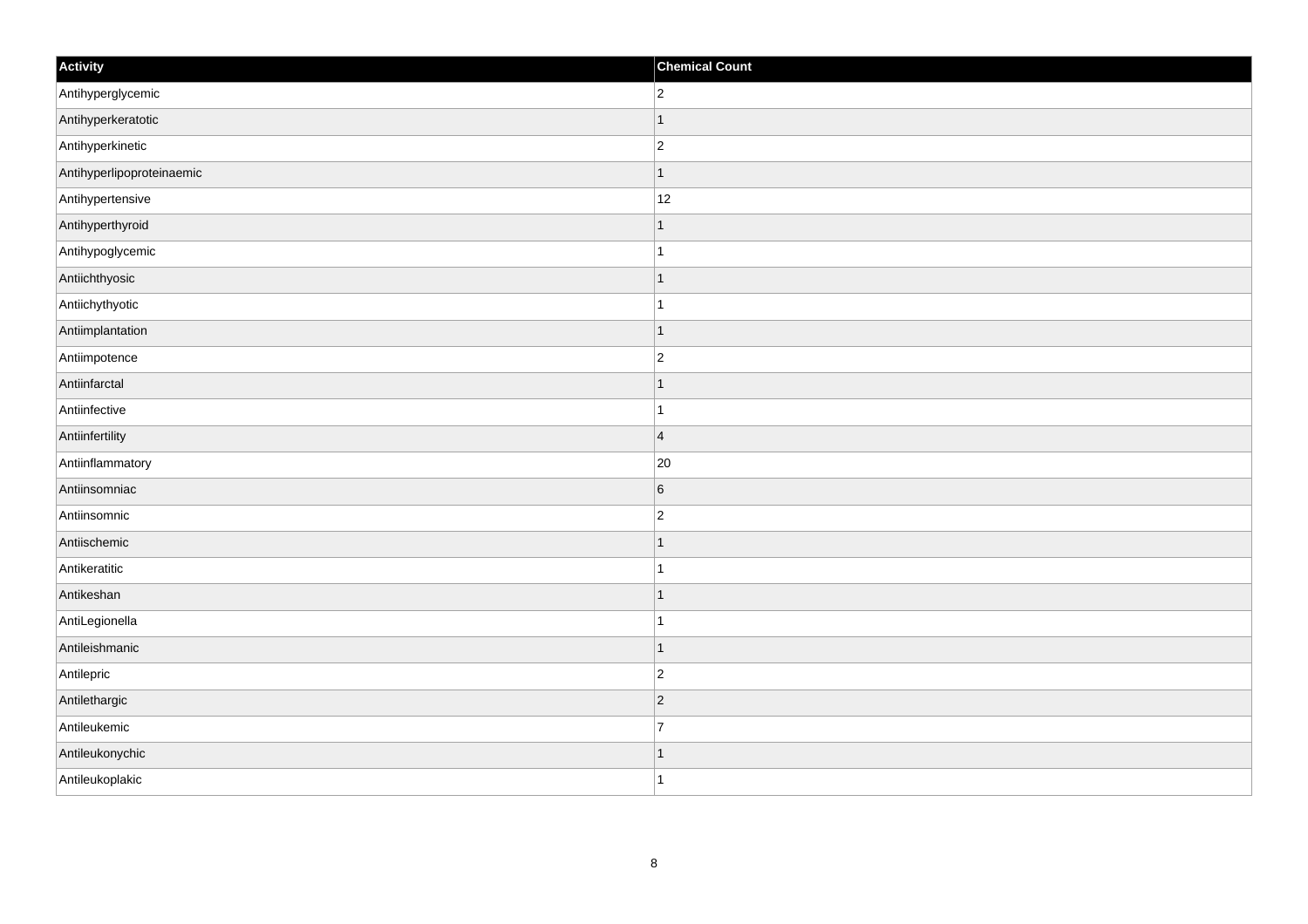| Activity                  | <b>Chemical Count</b> |
|---------------------------|-----------------------|
| Antileukotriene           | $ 3\rangle$           |
| Antileukotriene-D4        | $\overline{4}$        |
| Antilipolytic             | $\mathbf 1$           |
| Antilipoperoxidant        | $\overline{2}$        |
| Antilithic                | $6\phantom{.}6$       |
| Antilupus                 | 1                     |
| AntiLyme                  | $\vert 5 \vert$       |
| Antilymphocytic           | $\mathbf{1}$          |
| Antilymphomic             | 2                     |
| Antimaculitic             | $\sf 6$               |
| Antimalarial              | $\overline{2}$        |
| Antimanic                 | $\overline{2}$        |
| Antimastalgic             | $\vert$ 1             |
| Antimastitic              | $\overline{1}$        |
| Antimeasles               | $\mathbf 1$           |
| Antimelanogenic           | $\mathbf{1}$          |
| Antimelanomic             | $ 2\rangle$           |
| AntiMeniere's             | $\overline{1}$        |
| Antimenopausal            | $\vert$ 5             |
| Antimenorrhagic           | $\overline{3}$        |
| Antimetastatic            | $\vert 5 \vert$       |
| Antimigraine              | 6                     |
| Antimitotic               | 1                     |
| Antimitral-valve-prolapse | 1                     |
| Antimorphinic             | $\overline{1}$        |
| Antimorphinistic          | $\mathbf{1}$          |
| AntiMS                    | 3                     |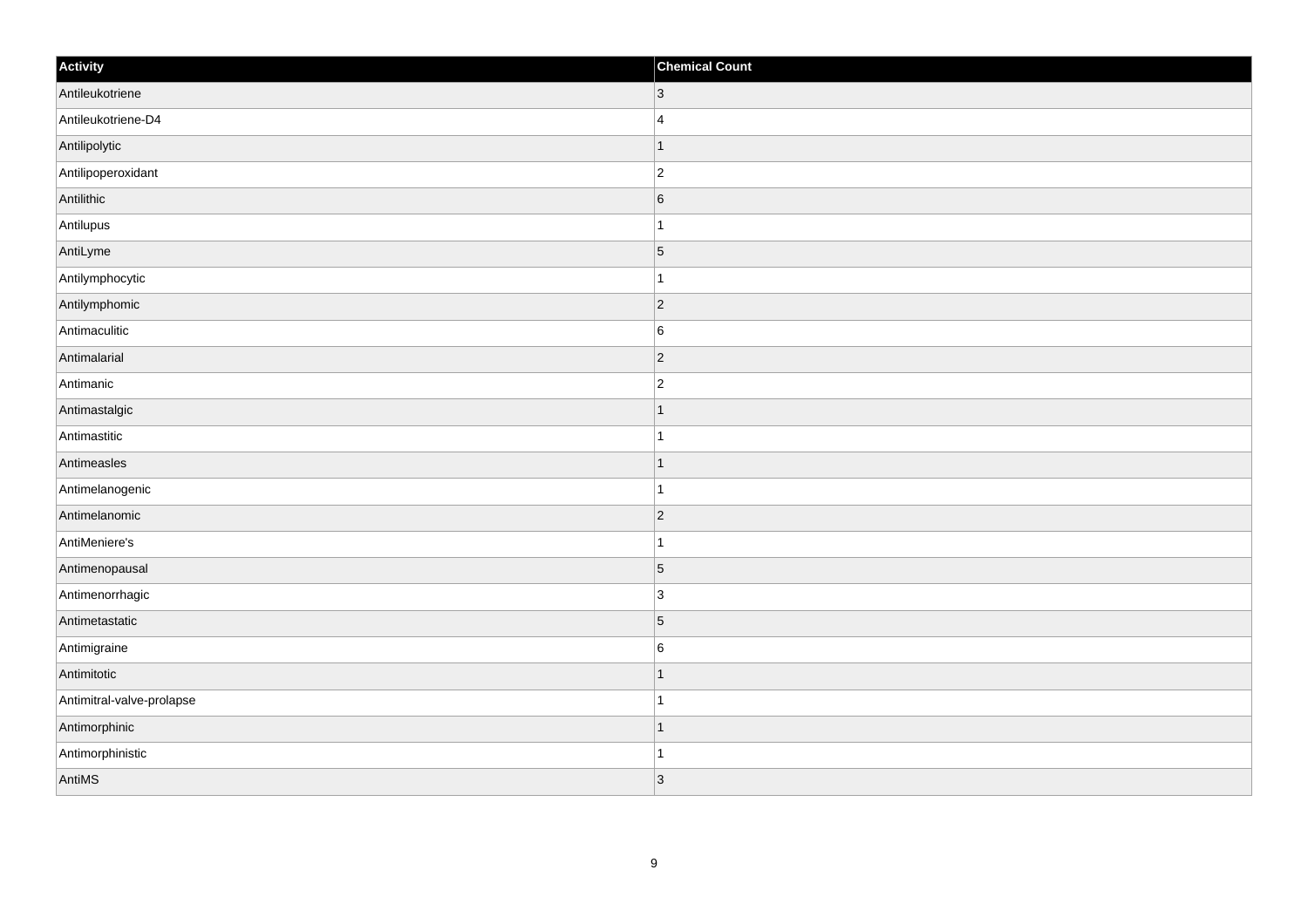| Activity           | <b>Chemical Count</b> |
|--------------------|-----------------------|
| Antimutagenic      | 12                    |
| Antimyalgic        | $\mathbf 1$           |
| Antimyocarditic    | $\overline{c}$        |
| Antineoplastic     | $\overline{1}$        |
| Antinephritic      | $\overline{c}$        |
| Antinephrolytic    | -1                    |
| Antineuralgic      | $\overline{3}$        |
| Antineuramidase    | $\mathbf 1$           |
| Antineurasthenic   |                       |
| Antineuritic       | $\vert$ 1             |
| Antineuropathic    | 3                     |
| Antineurotic       |                       |
| AntiNF-kB          | $\mathbf{1}$          |
| Antinitrosaminic   | $ 3\rangle$           |
| Antinitrosic       | 1                     |
| Antinociceptive    | 3                     |
| Antinyctalopic     | $\overline{2}$        |
| Antiobesity        | 6                     |
| Antioncychomycotic | $\mathbf 1$           |
| Antionychyotic     | $\vert$ 1             |
| Antiophidic        | 3                     |
| Antiophthalmic     | $\vert$ 1             |
| Antiorchitic       | $\mathbf 1$           |
| Antiosteoarthritic | 3                     |
| Antiosteoporotic   | 9                     |
| Antiototic         | 1                     |
| Antioxalate        | $\overline{1}$        |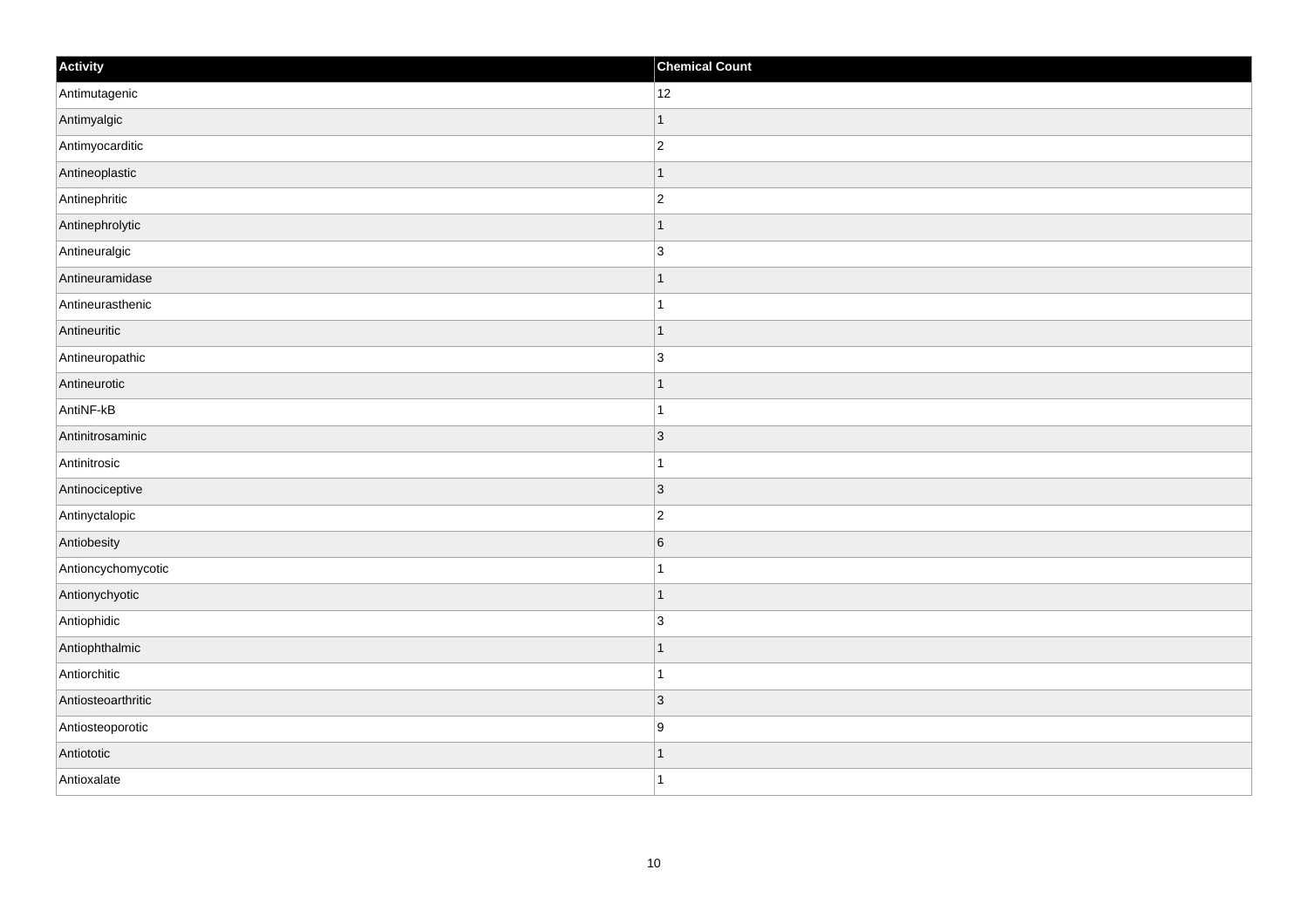| Activity              | <b>Chemical Count</b> |
|-----------------------|-----------------------|
| Antioxidant           | 30                    |
| Antioxidant Synergist | $\overline{1}$        |
| Antioxidant?          | $ 2\rangle$           |
| Antiozenic            | $\mathbf{1}$          |
| Antipancreatitic      | $\mathbf 1$           |
| Antipapillomic        | 1                     |
| Antiparkinsonian      | 8                     |
| Antiparotitic         | $\mathbf{1}$          |
| Antipellagric         | 3                     |
| Antiperiodic          | $\mathbf{1}$          |
| Antiperiodontal       | $\mathbf 1$           |
| Antiperiodontic       |                       |
| Antiperiodontitic     | 3                     |
| Antiperistaltic       | 1                     |
| Antipermeability      | $\overline{1}$        |
| Antiperoxidant        | $\overline{3}$        |
| Antipharyngitic       | $\mathbf 1$           |
| Antiphenylketonuric   | $\overline{c}$        |
| Antiphotophobic       | $ 2\rangle$           |
| Antipityriasic        | 1                     |
| Antiplaque            | $\overline{4}$        |
| Antiplasmodial        | 1                     |
| AntiPMS               | $\sqrt{5}$            |
| Antipneumonic         | 1                     |
| Antipodagric          | $\mathbf{1}$          |
| Antipodriac           | $\overline{c}$        |
| Antipolio             | $\overline{1}$        |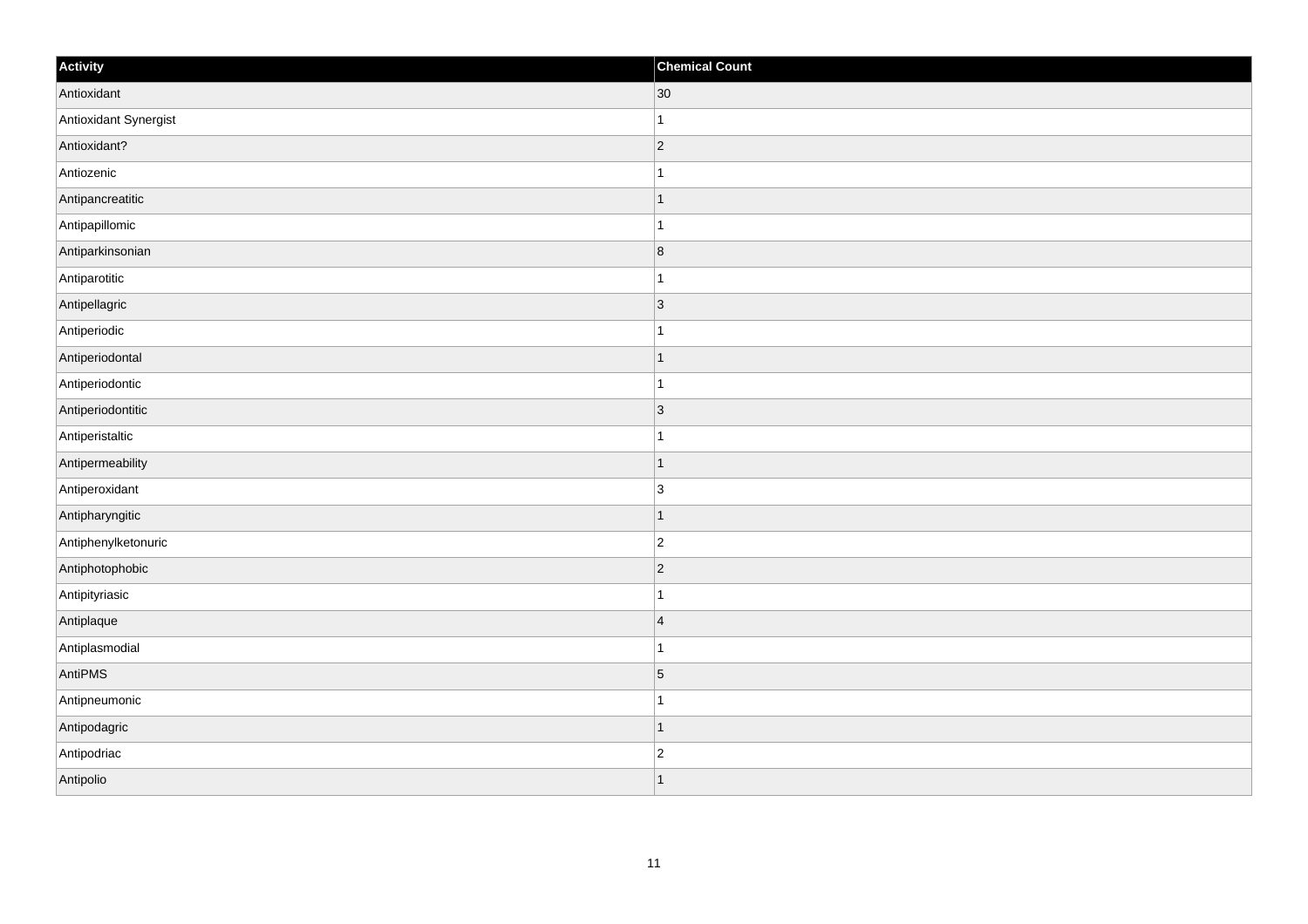| Activity                | <b>Chemical Count</b> |
|-------------------------|-----------------------|
| Antipoliomyelitic       | $ 2\rangle$           |
| Antipolyneuritic        | $\overline{1}$        |
| Antiporphyric           | $\mathbf{1}$          |
| Antiprogestational      | $\vert$ 1             |
| Antiprolactin           | $\vert$ 1             |
| Antiproliferant         | $\vert 5 \vert$       |
| Antiprostaglandin       | $\overline{5}$        |
| Antiprostanoid          | $\mathbf{1}$          |
| Antiprostatadenomic     | $\mathbf{1}$          |
| Antiprostatitic         | 7                     |
| Antiprostatotic         | $\vert$ 1             |
| Antipruritic            | $\mathbf{1}$          |
| Antipsoriac             | $\vert$ 4             |
| Antipsychotic           | $\mathbf{1}$          |
| Antipyretic             | $\overline{5}$        |
| Antiradicular           | $ 10\rangle$          |
| AntiRaynaud's           | 3                     |
| Antiretardation         | $\vert$ 1             |
| Antiretinitic Optometry | $\mathbf{1}$          |
| Antiretinopathic        | $\vert$ 1             |
| Antiretinotic           | $ 2\rangle$           |
| AntiReye's              | $\vert$ 1             |
| Antirheumatic           | 9                     |
| Antirhinitic            | $\vert$ 1             |
| Antisclerodermic        | $\mathbf{1}$          |
| Antiscoliotic           | $\mathbf{1}$          |
| Antiscorbutic           | $\vert$ 1             |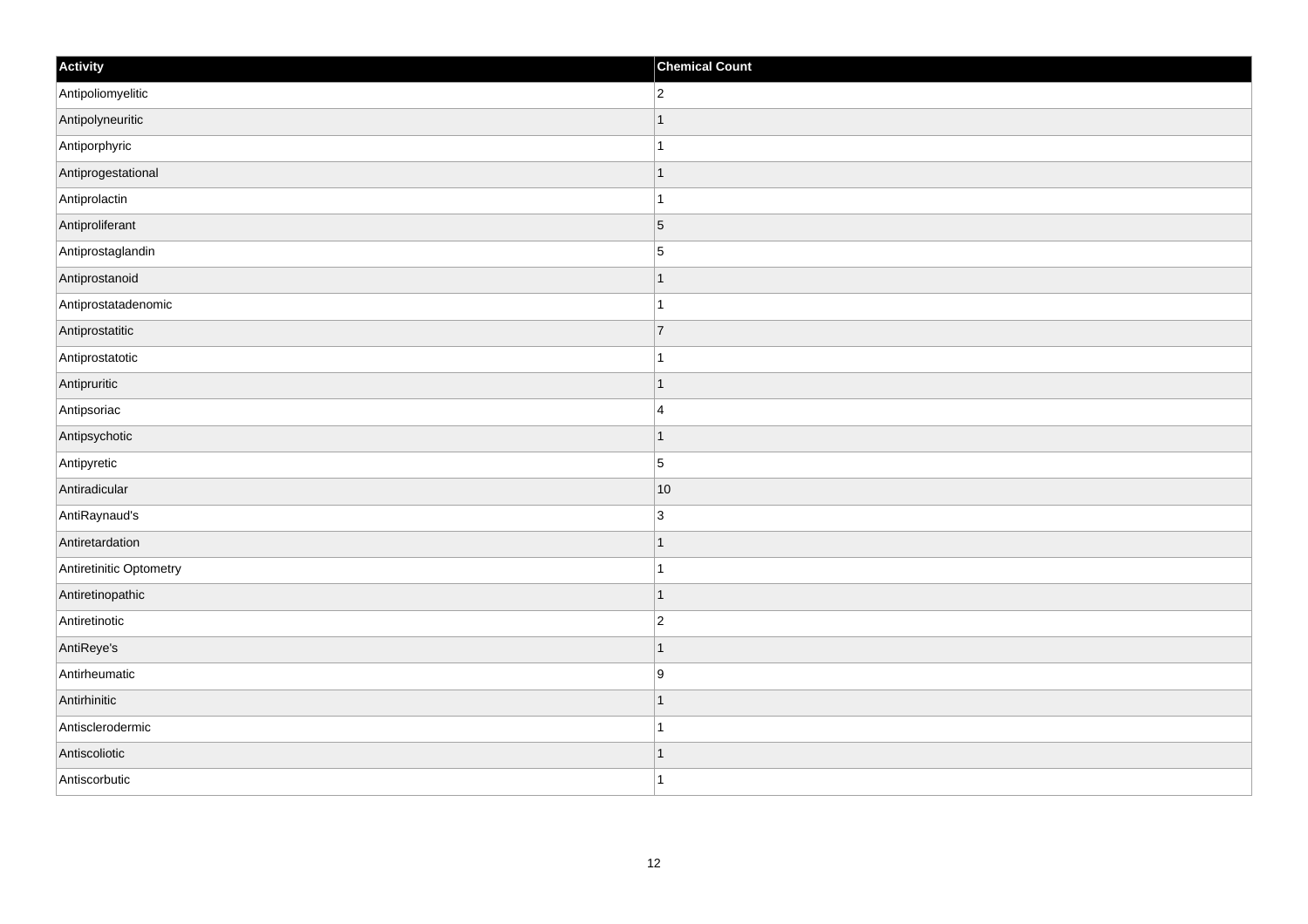| Activity           | <b>Chemical Count</b>    |
|--------------------|--------------------------|
| Antiscotomic       | $\vert$ 1                |
| Antiseborrheic     | $\overline{c}$           |
| Antiseptic         | $\overline{7}$           |
| Antiserotonin      | $\overline{c}$           |
| Antishingles       | -1                       |
| Antisickling       | $\overline{2}$           |
| Antisilicotic      | 1                        |
| Antispare-Tire     | $\overline{1}$           |
| Antispasmodic      | 10                       |
| Antispasmophilic   |                          |
| Antisprue          | $\overline{1}$           |
| Antistaphylococcic | $\overline{2}$           |
| Antistomatitic     | $ 2\rangle$              |
| Antistreptococcic  | 1                        |
| Antistress         | $6\overline{6}$          |
| Antistroke         | $\overline{3}$           |
| Antisunburn        | $\overline{\phantom{a}}$ |
| Antisyndrome-X     | 6                        |
| Antitachycardic    | $\vert$ 1                |
| Antithiamin        | $\overline{2}$           |
| Antithrombic       | $\vert$ 2                |
| Antithyroid        | 1                        |
| Antitic            | 1                        |
| Antitinnitic       | 3                        |
| AntiTourette's     | 1                        |
| Antitriglyceride   | $\overline{c}$           |
| Antitrypanosomic   | $\overline{\phantom{a}}$ |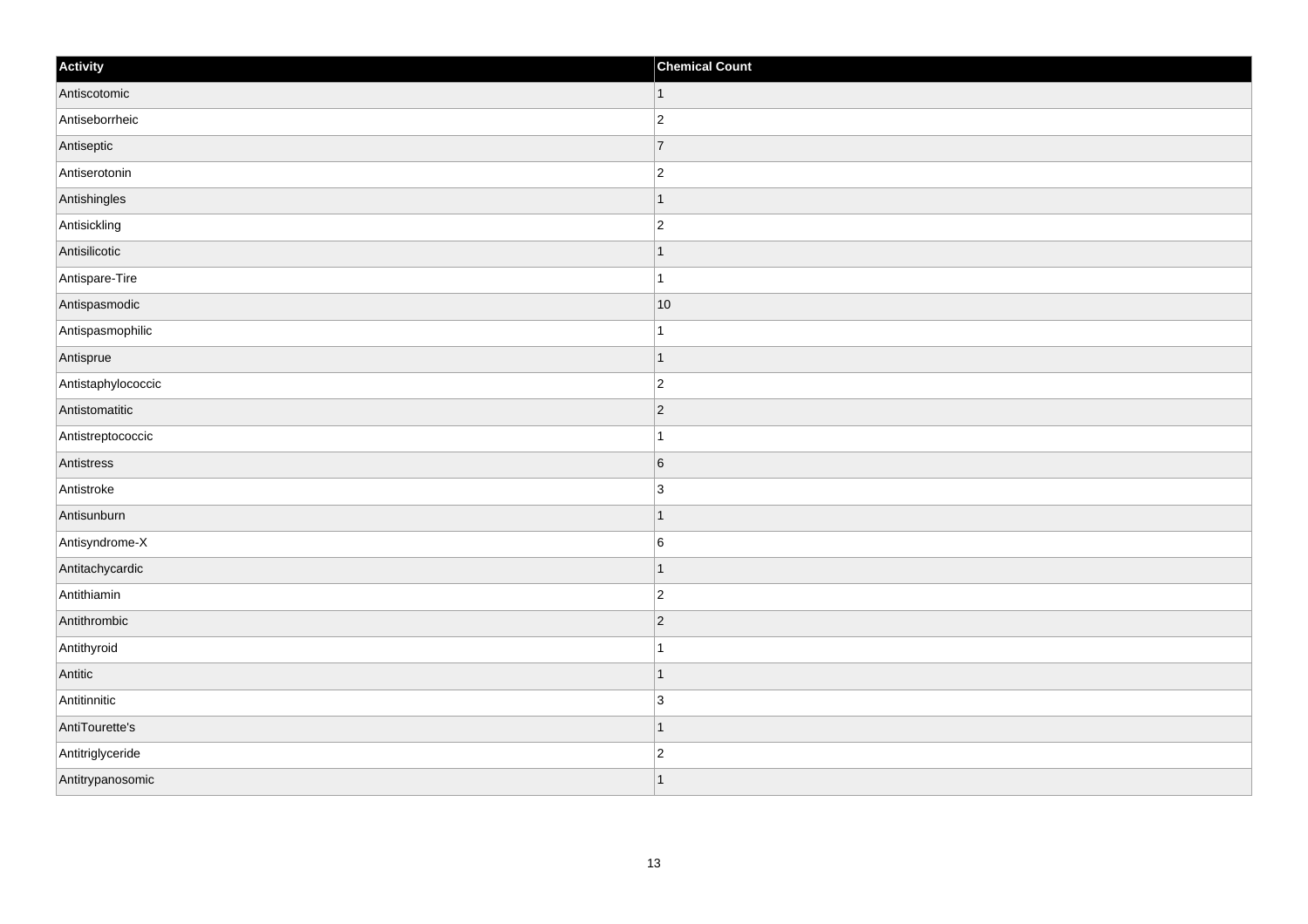| Activity                | <b>Chemical Count</b> |
|-------------------------|-----------------------|
| Antitumor               | 15                    |
| Antitumor (Bladder)     | $ 2\rangle$           |
| Antitumor (brain)       | 1                     |
| Antitumor (Breast)      | $6\overline{6}$       |
| Antitumor (Cervix)      | $ 2\rangle$           |
| Antitumor (CNS)         | $\mathbf{1}$          |
| Antitumor (Colon)       | 5                     |
| Antitumor (Forestomach) | $\overline{1}$        |
| Antitumor (Gastric)     | 1                     |
| Antitumor (Liver)       | $ 2\rangle$           |
| Antitumor (Lung)        | $\,6$                 |
| Antitumor (Ovary)       | $\mathbf 1$           |
| Antitumor (Prostate)    | $\overline{4}$        |
| Antitumor (Skin)        | 3                     |
| Antitumor (Stomach)     | $\vert$ 2             |
| Antitumor-Promoter      | $\overline{5}$        |
| Antitussive             | 1                     |
| Antitympanitic          | $\mathbf{1}$          |
| Antiulcer               | 11                    |
| Antiulcerogenic         | $ 2\rangle$           |
| Antiuremic              | $\overline{1}$        |
| Antiurethrotic          | $\mathbf{1}$          |
| Antiuricosuric          | -1                    |
| Antivaccinia            | $\overline{1}$        |
| Antivaginitic           | $\mathbf{1}$          |
| Antivertigo             | $\mathbf{1}$          |
| Antiviral               | 10                    |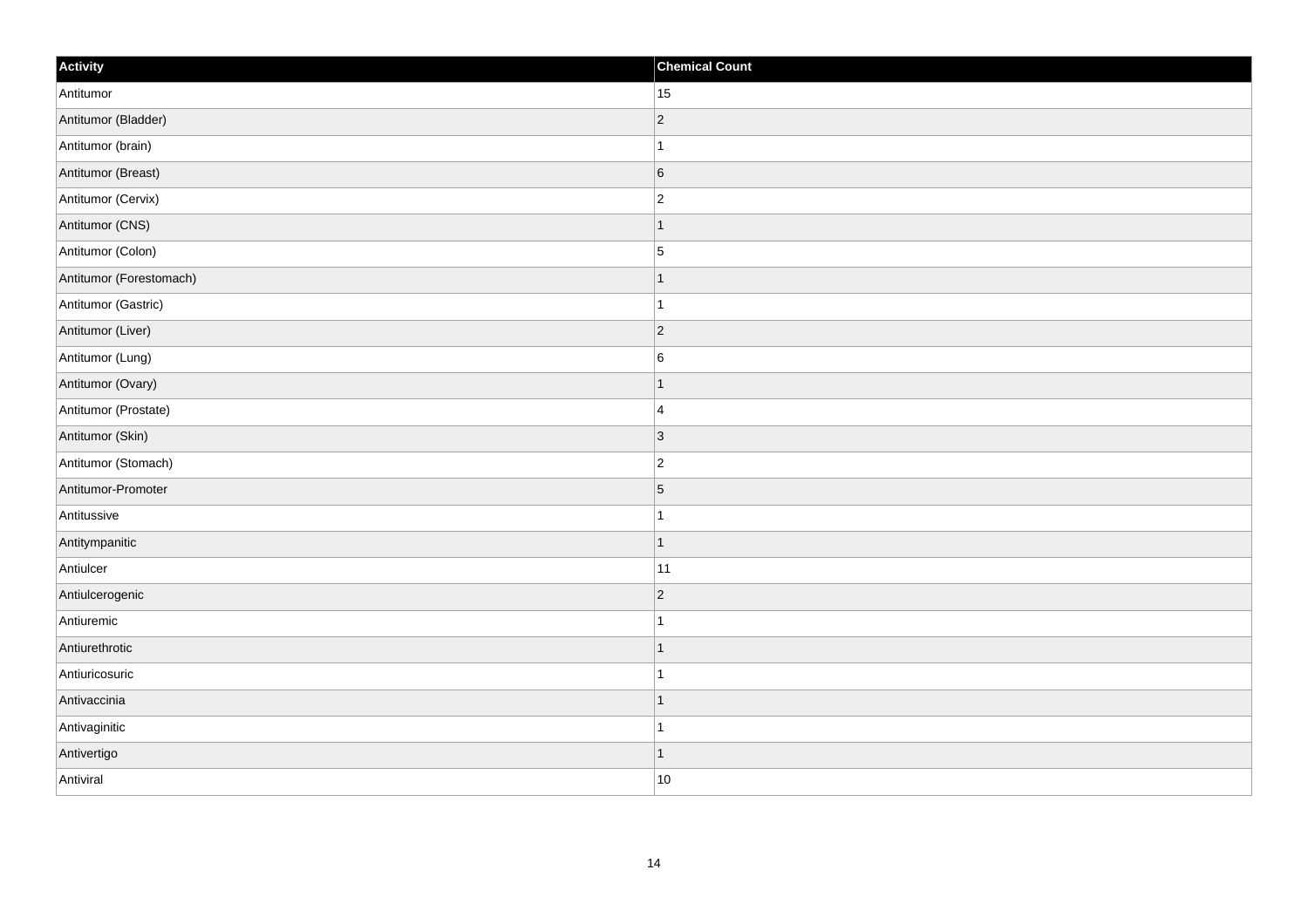| Activity                         | <b>Chemical Count</b> |
|----------------------------------|-----------------------|
| Antiviral?                       | 1                     |
| Antivitiligic                    |                       |
| Antixerophthalmic                |                       |
| Anxiolytic                       | 10                    |
| AP-1-Inhibitor                   |                       |
| Aphrodisiac                      |                       |
| Apoptotic                        | $\overline{5}$        |
| Aromatase-Inhibitor              |                       |
| Artemicide                       | $\vert$ 2             |
| Arteriodilator                   | $\overline{c}$        |
| Asthma-preventive                |                       |
| Astringent                       |                       |
| Atherogenic                      |                       |
| ATPase-Inhibitor                 |                       |
| Bacteristat                      |                       |
| Beta-Adrenergic Receptor Blocker |                       |
| Beta-Blocker                     | $\overline{2}$        |
| Beta-Glucuronidase-Inhibitor     |                       |
| Bradycardiac                     |                       |
| Bruchifuge                       | -1                    |
| Calcium-Antagonist               | $\vert 3 \vert$       |
| Calcium-Channel-Blocker          |                       |
| Calmodulin-Antagonist            |                       |
| cAMP-Phosphodiesterase-Inhibitor | $\overline{2}$        |
| Cancer-Preventive                | 28                    |
| Candidicide                      | $\overline{5}$        |
| Capillariprotective              |                       |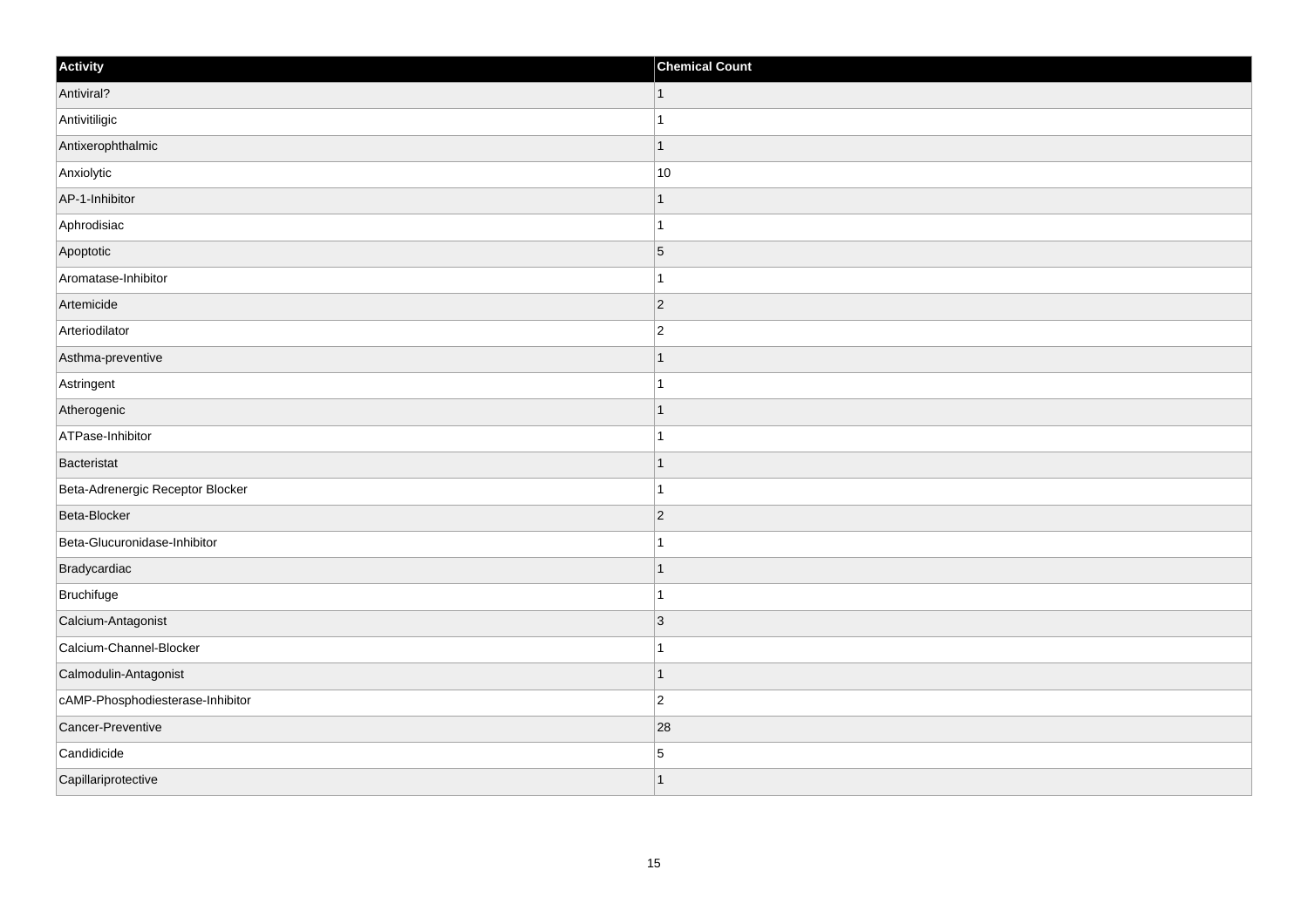| Activity              | <b>Chemical Count</b> |
|-----------------------|-----------------------|
| Carcinogenic          | 5                     |
| Cardiac               |                       |
| Cardiomyopathogenic   | 1                     |
| Cardioprotective      | 11                    |
| Cardiotoxic           | $\mathbf{1}$          |
| Cardiovascular        | $ 2\rangle$           |
| Caspase-8-Inducer     | $\mathbf 1$           |
| Catabolic             | $\mathbf 1$           |
| Chemopreventive       | $\overline{4}$        |
| Cholagogue            | $ 2\rangle$           |
| Choleretic            | $\overline{5}$        |
| Cholinergic           | $\mathbf 1$           |
| Circulotonic          | $\overline{2}$        |
| Clastogenic           |                       |
| CNS-Active            |                       |
| <b>CNS-Depressant</b> | $\mathbf{1}$          |
| CNS-Inhibitor         | $\overline{c}$        |
| <b>CNS-Paralytic</b>  | $\mathbf 1$           |
| <b>CNS-Stimulant</b>  | $\mathbf{1}$          |
| Co-carcinogenic       | 1                     |
| Cold-preventive       | $\overline{1}$        |
| Collagen-Sparing      | $\mathbf{1}$          |
| Collagenic            | $\overline{c}$        |
| Collyrium             | $\overline{1}$        |
| Colorant              | $\sf 6$               |
| Comedolytic           | $ 2\rangle$           |
| COMT-Inhibitor        | $\overline{1}$        |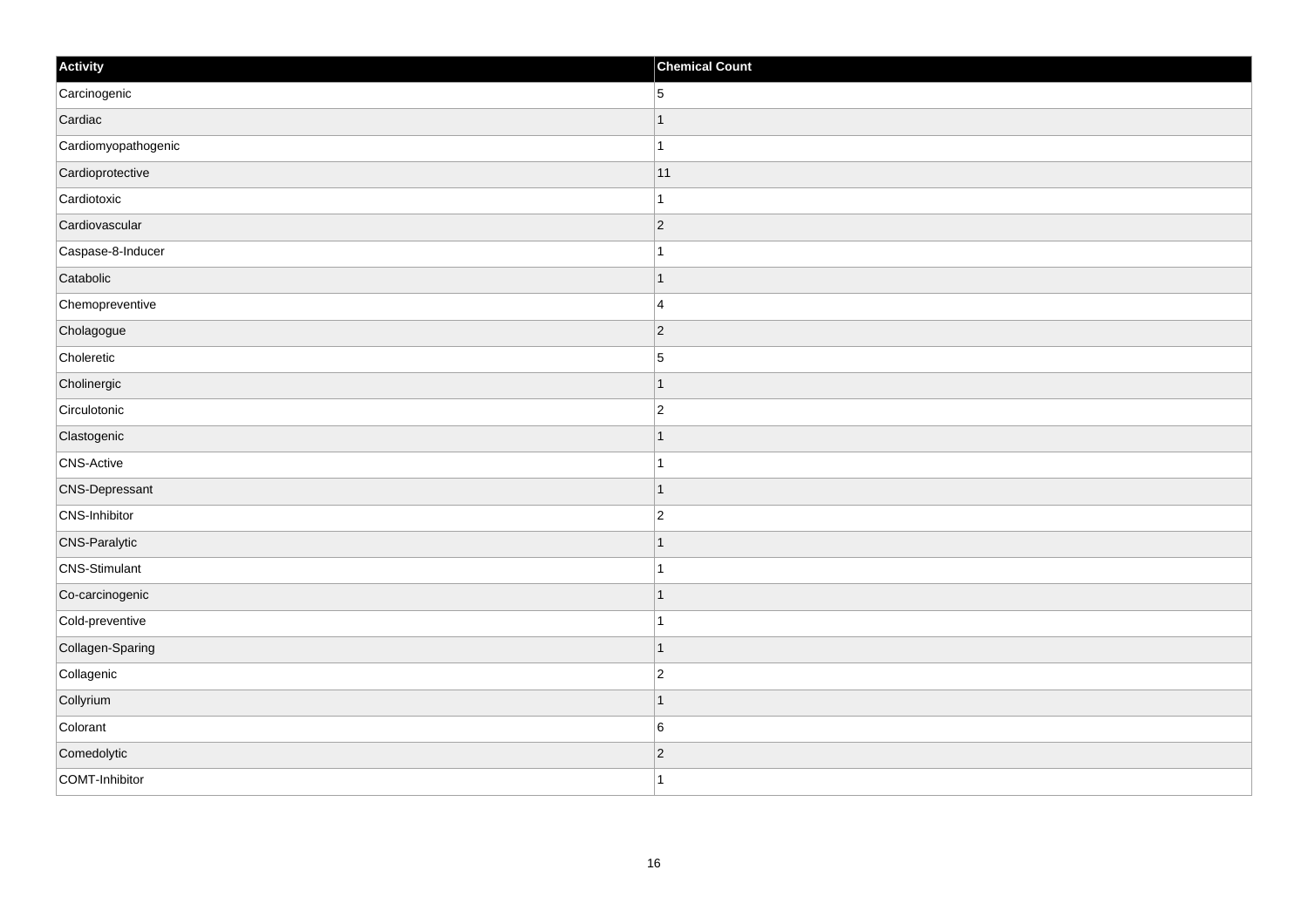| Activity                      | <b>Chemical Count</b> |
|-------------------------------|-----------------------|
| Contraceptive                 | $\vert$ 1             |
| Copper-Antagonist             | $\overline{1}$        |
| Copper-Chelator               | $ 2\rangle$           |
| Cosmetic                      | $\overline{c}$        |
| COX-1-Inhibitor               | $\overline{c}$        |
| COX-2-Inhibitor               | $6\phantom{.}6$       |
| Cyclooxygenase-Inhibitor      | $\overline{4}$        |
| Cytochrome-P450-1A2-Inhibitor | $\mathbf{1}$          |
| Cytoprotective                | $\mathbf 1$           |
| Cytotoxic                     | $\sf 6$               |
| Deiodinase-Inhibitor          |                       |
| Demulcent                     | $\overline{c}$        |
| Deodorant                     | $\mathbf{1}$          |
| Depressant                    | $\mathbf{1}$          |
| Dermatitigenic                | 3                     |
| Detoxicant                    | $\mathbf{1}$          |
| Detoxicant (Alcohol)          | $\mathbf 1$           |
| Diaphoretic?                  | $\overline{c}$        |
| Differentiator                | $\mathbf{1}$          |
| Diuretic                      | 12                    |
| <b>DNA-Active</b>             | -1                    |
| <b>DNA-Protective</b>         | $\mathbf{1}$          |
| Emetic                        | $\overline{2}$        |
| Encephalopathic               | $\mathbf{1}$          |
| Energizer                     | $\mathbf{1}$          |
| Epidermal-Stimulant           | 1                     |
| Ergogenic                     | $\vert$ 1             |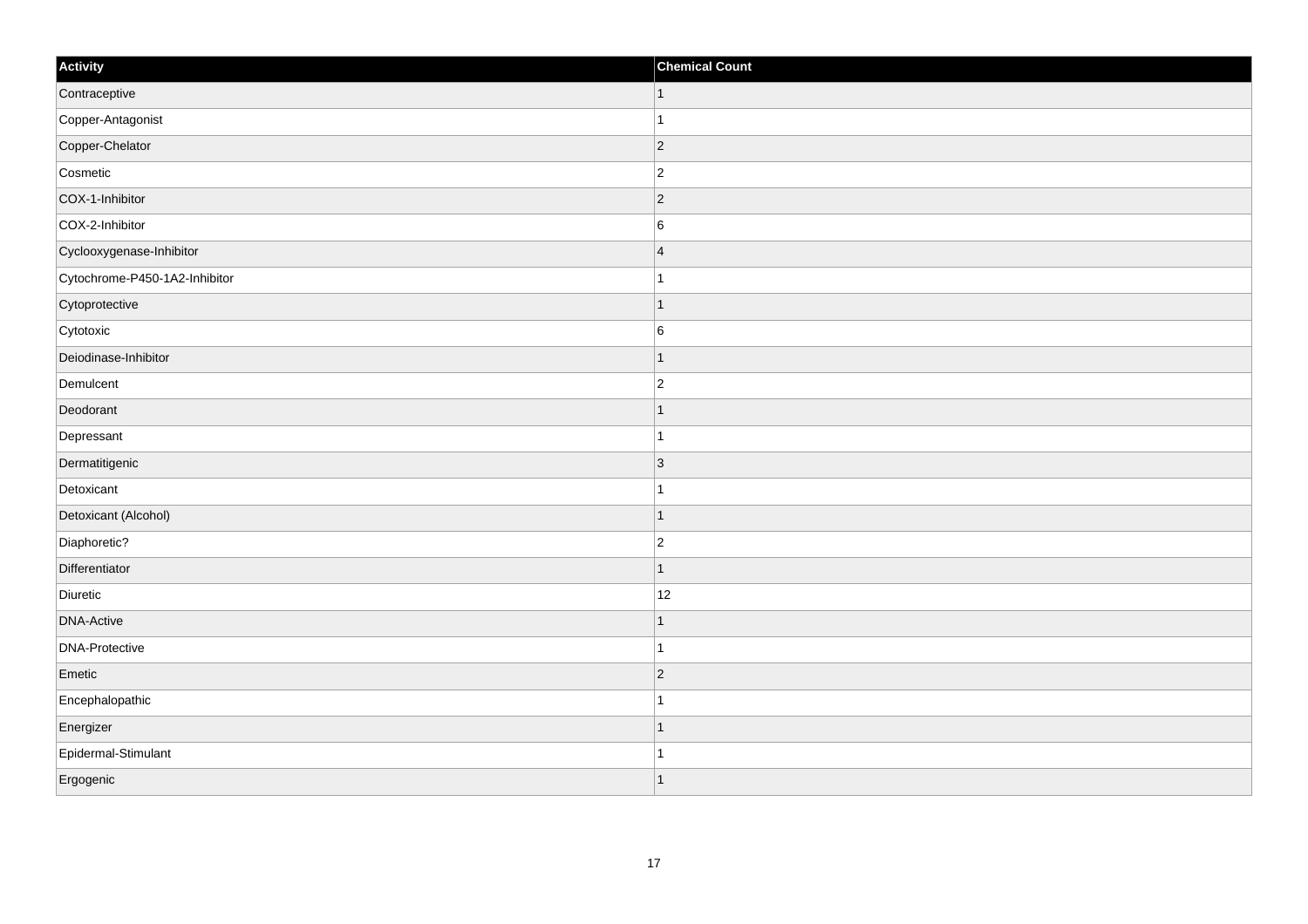| Activity                       | <b>Chemical Count</b> |
|--------------------------------|-----------------------|
| Erythrocytogenic               | 1                     |
| Essential                      | $\bf 8$               |
| Estrogenic                     | $\overline{5}$        |
| Fatal                          | -1                    |
| Febrifuge                      | $\mathbf{1}$          |
| Fibrinolytic                   |                       |
| Fistula-Preventive             |                       |
| Flatugenic                     | $ 2\rangle$           |
| FLavor                         | $6\phantom{.}6$       |
| FPTase-Inhibitor               | 1                     |
| Fungicide                      | 8                     |
| Gastroprotective               |                       |
| Glucogonogenic                 |                       |
| Glucosyl-Transferase-Inhibitor |                       |
| Glutathionigenic               |                       |
| Gonadotrophic                  | 1                     |
| Hemolytic                      | 1                     |
| Hemostat                       | $\vert$ 2             |
| Hemostatic                     |                       |
| Hepatocarcinogenic             | -1                    |
| Hepatomagenic                  | 1                     |
| Hepatoprotective               | 10                    |
| Hepatotoxic                    |                       |
| Hepatotropic                   | $\vert$ 2             |
| Herbicide                      | -1                    |
| Histamine-Inhibitor            | -1                    |
| HIV-RT-Inhibitor               | $\overline{2}$        |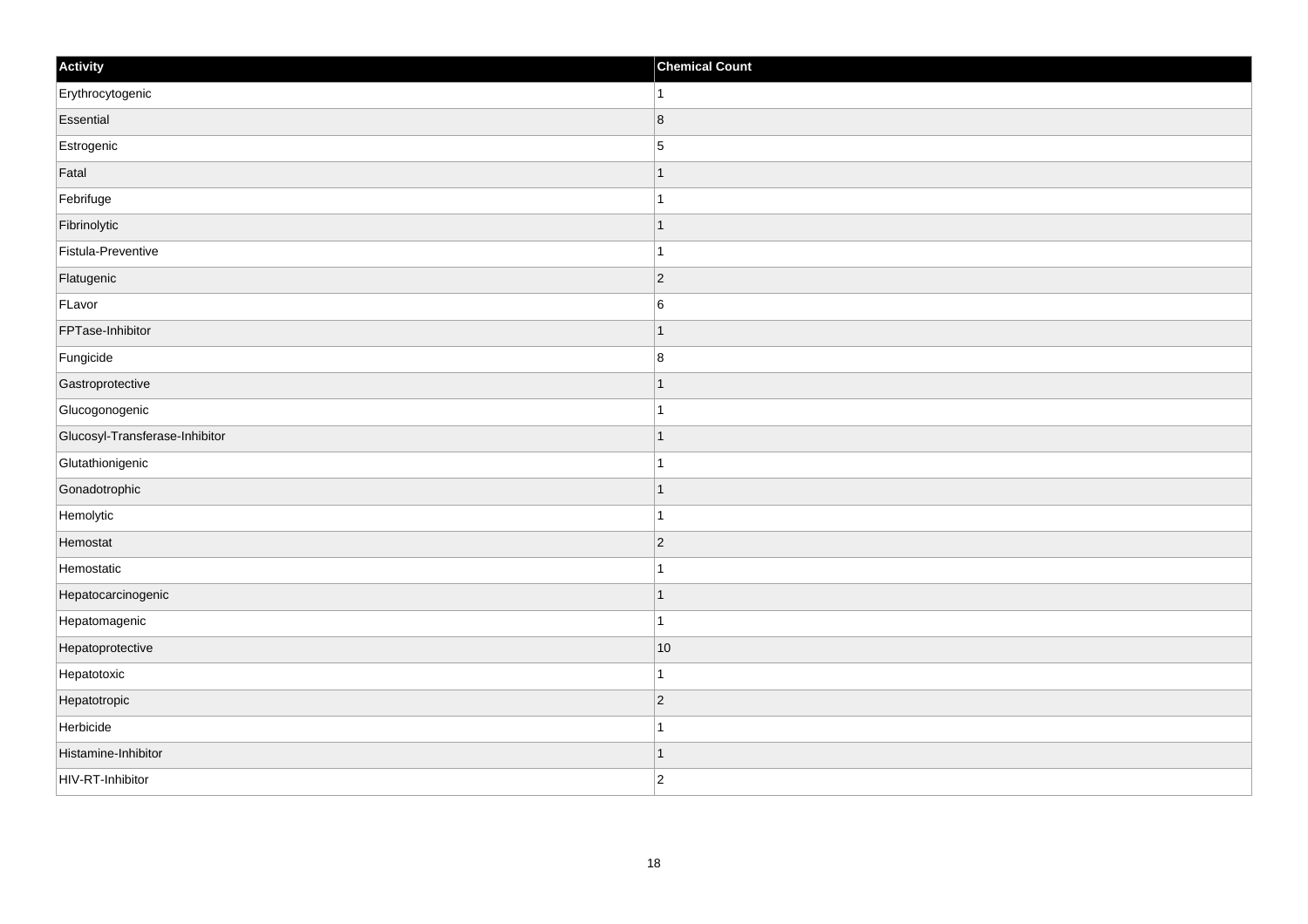| Activity             | <b>Chemical Count</b> |
|----------------------|-----------------------|
| Hydrocholerectic     | $\vert$ 1             |
| Hypercholesterolemic | $\overline{4}$        |
| Hyperglycemic        |                       |
| Hypertensive         | -1                    |
| Hyperuricemic        | $\mathbf 1$           |
| Hypnotic             | 1                     |
| Hypoammonemic        | $ 2\rangle$           |
| Hypoarginanemic      | $\overline{c}$        |
| Hypocalcemic         | $\mathbf 1$           |
| Hypocholesterolemic  | 21                    |
| Hypoglycemic         | 12                    |
| Hypolipidemic        | $\overline{4}$        |
| Hypotensive          | 14                    |
| Hypouricemic         | $\mathbf 1$           |
| ICAM-1-Inhibitor     | $\mathbf 1$           |
| Immunomodulator      | 9                     |
| Immunostimulant      | 9                     |
| Immunosuppressant    |                       |
| iNOS-Inhibitor       | $ 2\rangle$           |
| Inotropic            | $\overline{c}$        |
| Insectifuge          | 10                    |
| Insectiphile         | $\mathbf{1}$          |
| Insulinase-Inhibitor | $\mathbf 1$           |
| Insulinic            |                       |
| Insulinogenic        | $\overline{4}$        |
| Insulinotonic        |                       |
| Interferon-Synergist | $\vert$ 1             |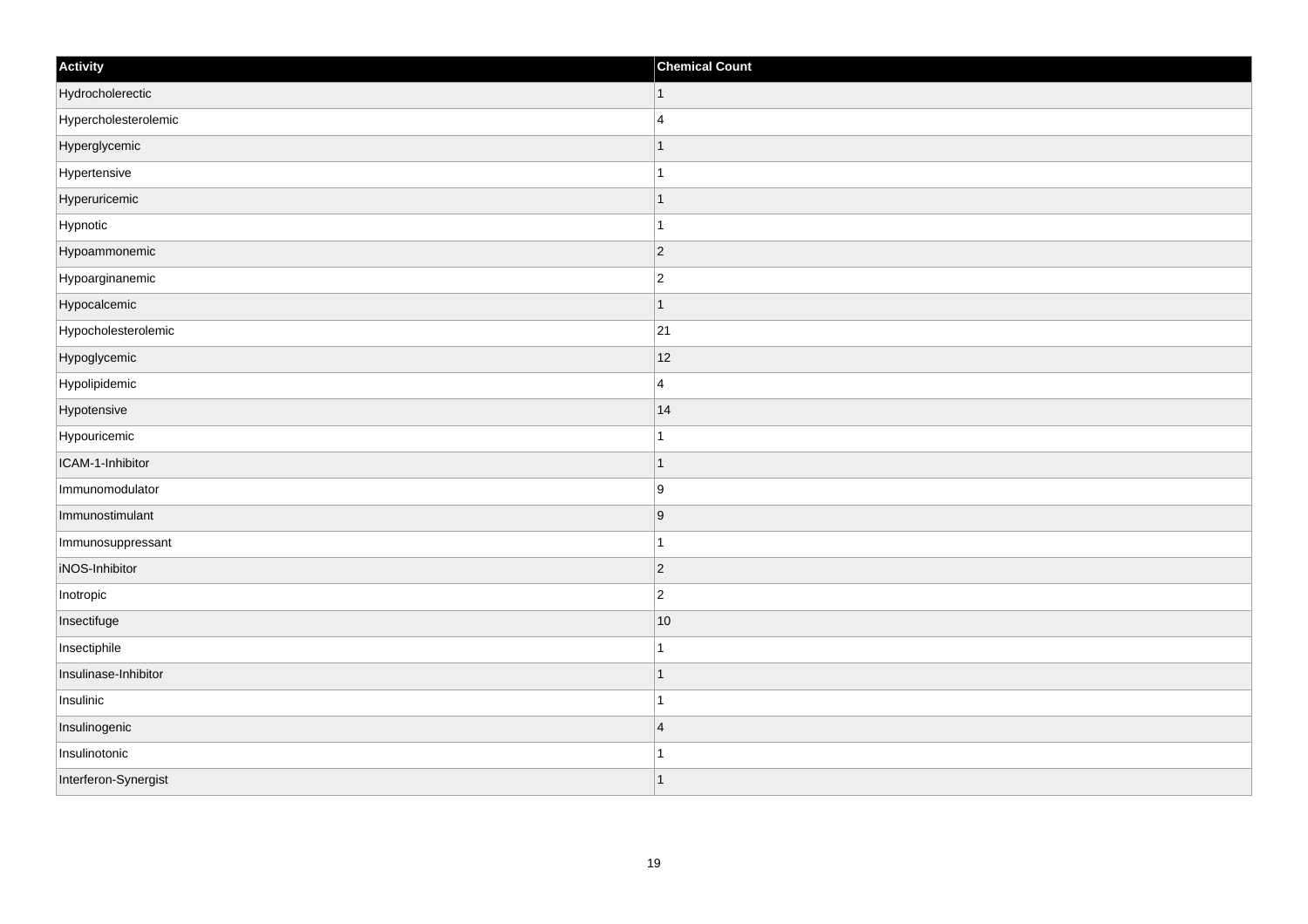| Activity                           | <b>Chemical Count</b> |
|------------------------------------|-----------------------|
| Interferonogenic                   | $\mathbf{1}$          |
| Iodothyronine-Deiodinase-Inhibitor | $\overline{ }$        |
| Irritant                           | 3                     |
| JNK-Inhibitor                      | 1                     |
| Juvabional                         |                       |
| Keratolytic                        |                       |
| Larvistat                          |                       |
| Laxative                           | $\overline{5}$        |
| Leptingenic                        |                       |
| Leukotriene-Inhibitor              | 1                     |
| Lipolytic                          | 1                     |
| Lipotropic                         | $\vert$ 2             |
| Lipoxygenase-Inhibitor             | 4                     |
| Lithogenic                         | $\overline{2}$        |
| Litholytic                         |                       |
| Lubricant                          | $\vert$ 3             |
| Lyase-Inhibitor                    |                       |
| Lymphocytogenic                    |                       |
| MAO-A-Inhibitor                    |                       |
| MAO-Inhibitor                      |                       |
| Mast-Cell-Stabilizer               |                       |
| Memorigenic                        | 1                     |
| Metal-Chelator                     | $\overline{2}$        |
| Metal-Chelator (Copper)            |                       |
| Metalloproteinase-Inhibitor        |                       |
| Metastatic                         |                       |
| MMP-9-Inhibitor                    | 1                     |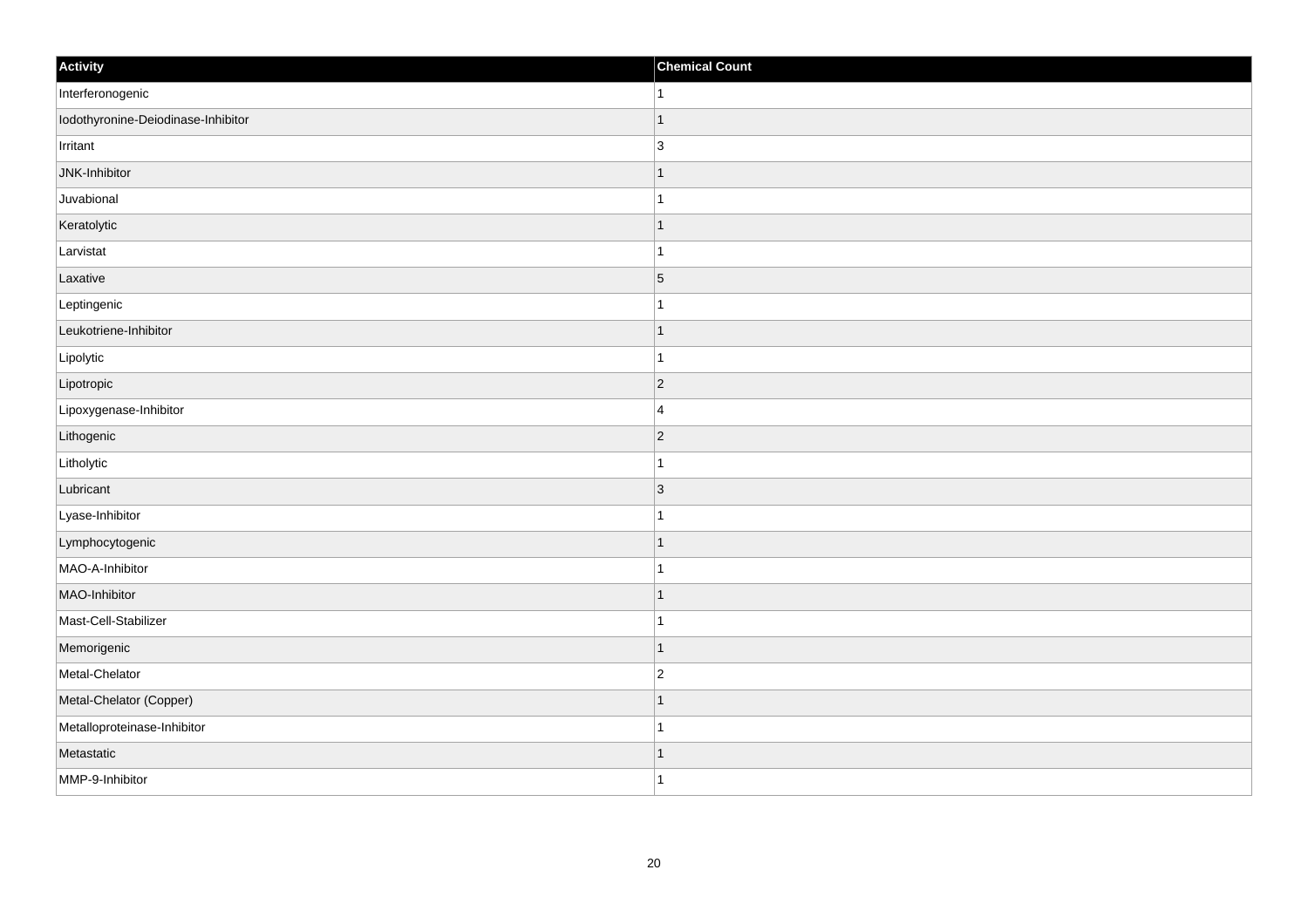| Activity                          | <b>Chemical Count</b> |
|-----------------------------------|-----------------------|
| Monoamine-Precursor               | $ 3\rangle$           |
| Mucogenic                         | $\overline{2}$        |
| Mucolytic                         | 1                     |
| Mutagenic                         | 3                     |
| Myocardiotonic                    |                       |
| Myorelaxant                       | $\overline{c}$        |
| NADH-Oxidase-Inhibitor            | $\mathbf{1}$          |
| Natriuretic                       | $\overline{c}$        |
| Nematicide                        | 3                     |
| NEP-Inhibitor                     | $\mathbf{1}$          |
| Nephrotoxic                       | $\mathbf 1$           |
| Neuroexcitant                     |                       |
| Neuroinhibitor                    | $ 3\rangle$           |
| Neuroprotective                   | 3                     |
| Neurotoxic                        | 3                     |
| Neurotransmitter                  | 3                     |
| NF-kB-Inhibitor                   | 3                     |
| NO-Genic                          | -1                    |
| NO-Inhibitor                      | 3                     |
| NO-Synthase-Inhibitor             | 1                     |
| Ornithine-Decarboxylase-Inhibitor | $\overline{4}$        |
| Osmoregulator                     | $\mathbf{1}$          |
| Osteogenic                        | $\overline{1}$        |
| Ovulant                           | $\mathbf{1}$          |
| Oxidant                           | $ 2\rangle$           |
| P450-Inducer                      | -1                    |
| P450-Inhibitor                    | $\overline{1}$        |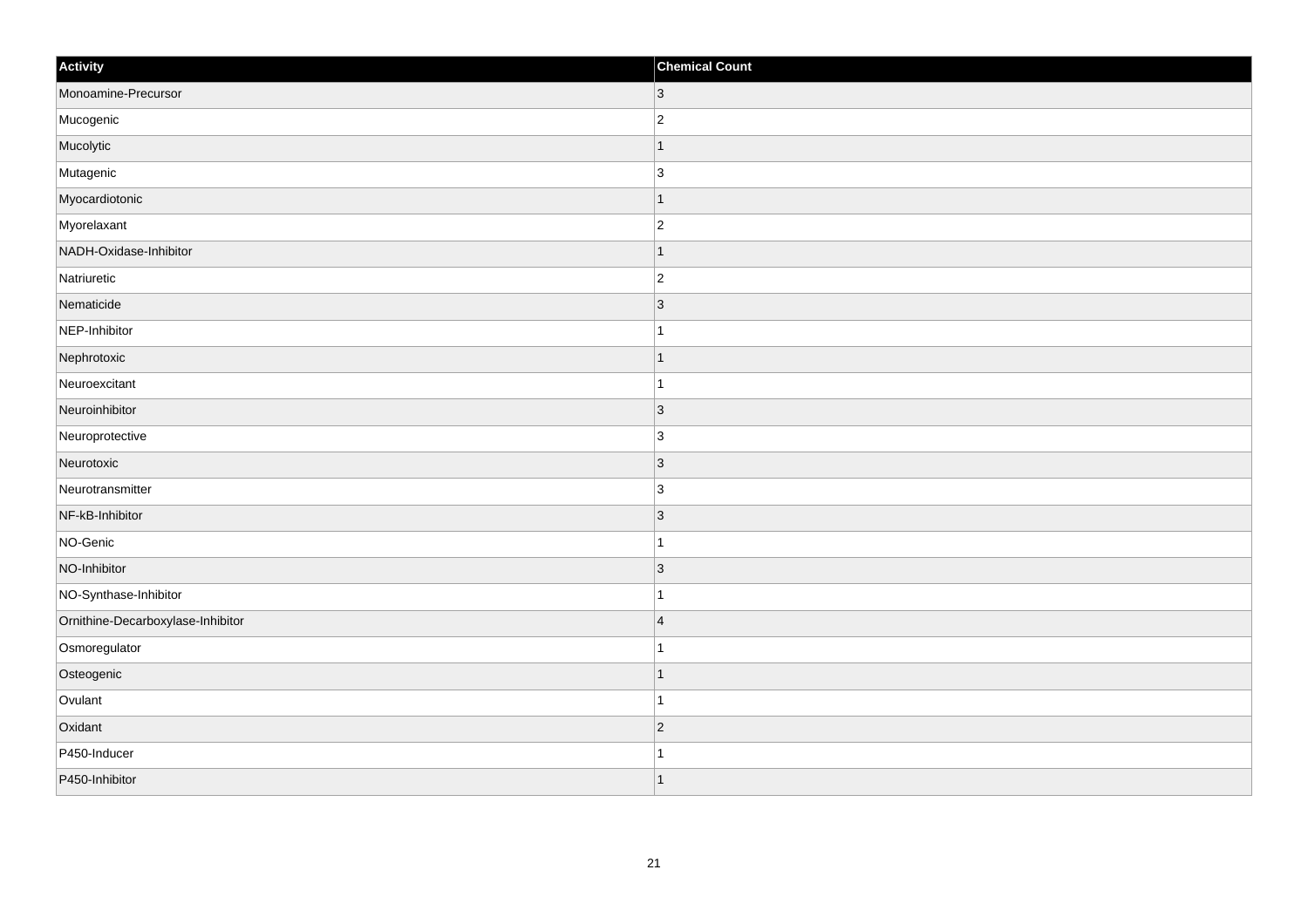| Activity                          | <b>Chemical Count</b> |
|-----------------------------------|-----------------------|
| PAF-Inhibitor                     | $ 2\rangle$           |
| Percutaneostimulant               | $ 2\rangle$           |
| Perfumery                         | 4                     |
| Peristaltic                       | $\mathbf{1}$          |
| Pesticide                         | 23                    |
| PGE2-Inhibitor                    | $\mathbf{1}$          |
| Phagocytotic                      | $ 2\rangle$           |
| Phospholipase-Inhibitor           | $\mathbf{1}$          |
| Phytohormonal                     | $\overline{2}$        |
| Pituitary-Stimulant               | $\vert$ 1             |
| PKC-Inhibitor                     | $\vert$ 1             |
| Plasmodicide                      | $\mathbf{1}$          |
| Polyamine-Synthesis-Inhibitor     | $\mathbf{1}$          |
| Preservative                      | $ 2\rangle$           |
| Prolactinogenic                   | $\mathbf{1}$          |
| Proliferant                       | $\mathbf{1}$          |
| Prooxidant                        | 4                     |
| Propecic                          | 6                     |
| Prostaglandigenic                 | $\vert$ 2             |
| Prostaglandin-Sparer              | $\mathbf{1}$          |
| Prostaglandin-Synthesis-Inhibitor | 3                     |
| Protein-Kinase-C-Inhibitor        | $ 2\rangle$           |
| Protisticide                      | $\mathbf{1}$          |
| PTK-Inhibitor                     | $\mathbf{1}$          |
| Pyrogenic                         | $\mathbf{1}$          |
| Quinone-Reductase-Inducer         | $\vert 4$             |
| Renotoxic                         | $\vert$ 1             |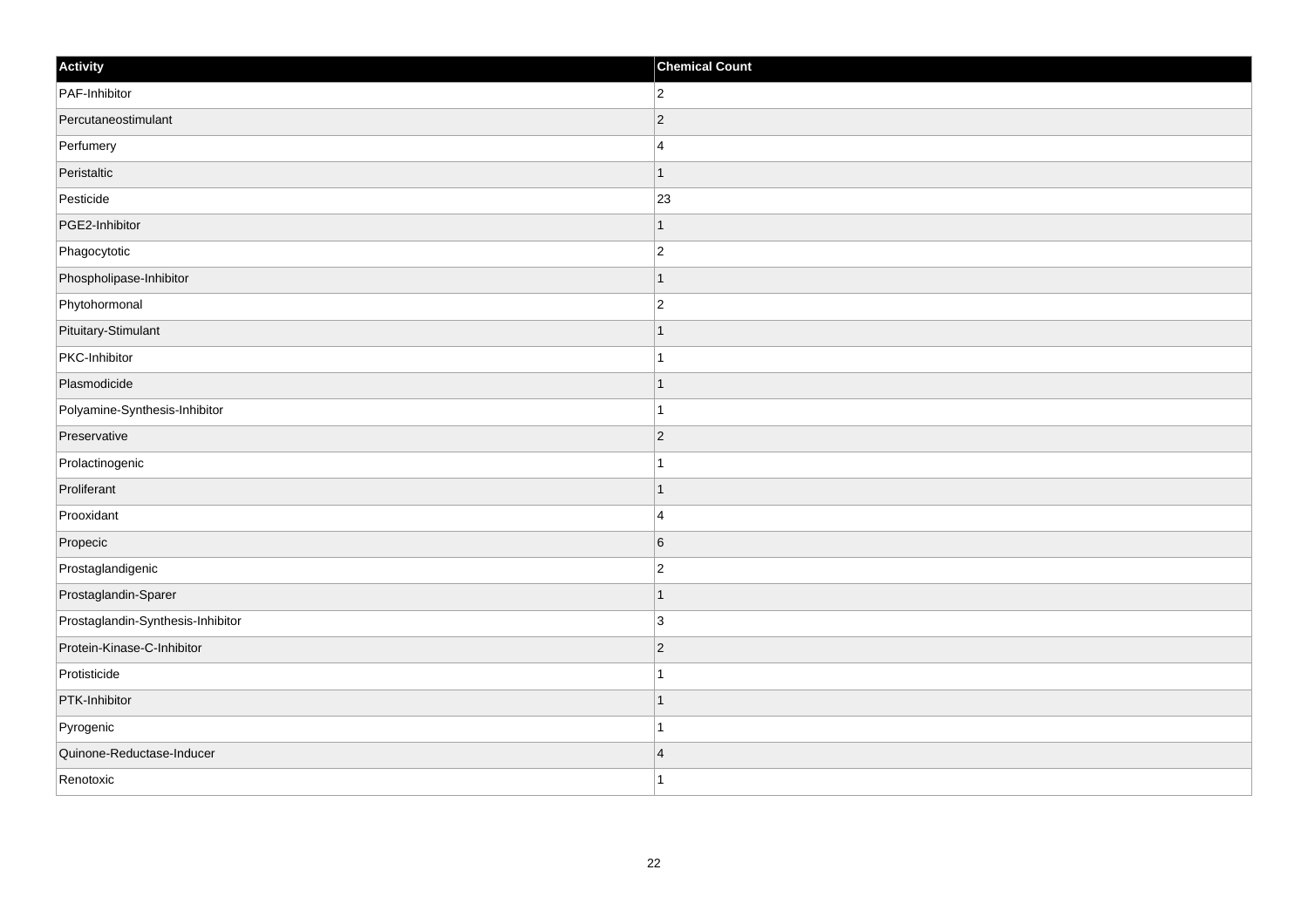| Activity                          | <b>Chemical Count</b> |
|-----------------------------------|-----------------------|
| Respirastimulant                  | $\vert$ 1             |
| <b>Retinoprotectant Optometry</b> | $\overline{1}$        |
| Roborant                          |                       |
| Schistosomicide                   | 1                     |
| Schizophrenigenic                 |                       |
| Secretomotor                      |                       |
| Sedative                          | $\overline{7}$        |
| Serotoninergic                    | $\overline{c}$        |
| Soap                              | 2                     |
| Spermicide                        | $\mathbf{1}$          |
| Spermigenic                       | $\overline{2}$        |
| Sunscreen                         | 3                     |
| Suppository                       | $\vert$ 1             |
| Sweetener                         | $\overline{2}$        |
| Taenicide                         |                       |
| Teratologic                       | $\overline{c}$        |
| Testosteronigenic                 |                       |
| Thermogenic                       |                       |
| Thymoprotective                   | $\vert$ 1             |
| Tineacide                         | $\overline{1}$        |
| TNF-alpha-Inhibitor               | $ 2\rangle$           |
| TOPO-2-Inhibitor                  | $\mathbf{1}$          |
| Topoisomerase-I-Inhibitor         | $ 2\rangle$           |
| Topoisomerase-II-Inhibitor        | $\overline{c}$        |
| Tranquilizer                      | $\overline{4}$        |
| Tremorigenic                      | -1                    |
| Trichomonicide                    | $\overline{1}$        |